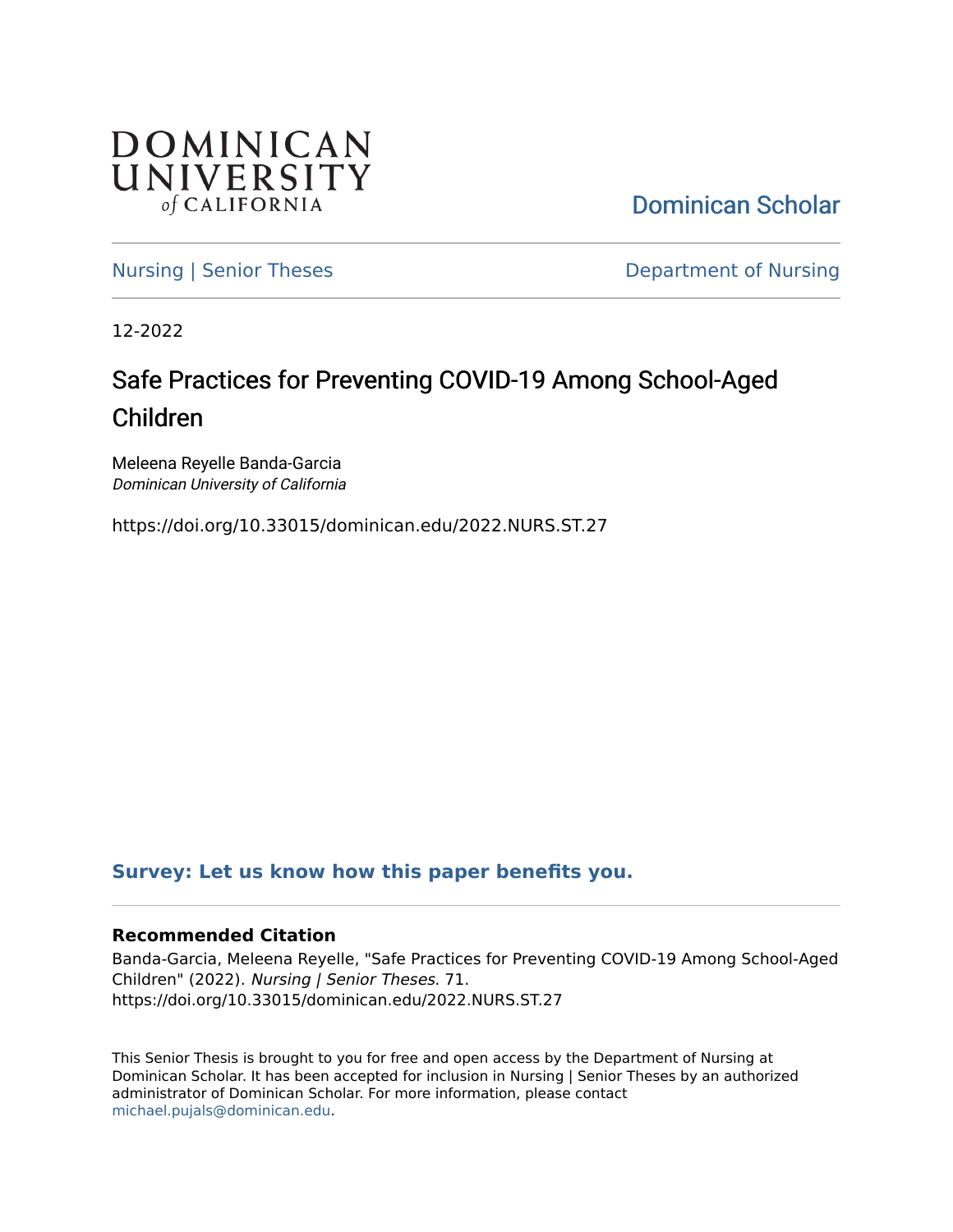# **Safe Practices for Preventing COVID-19 Among School-Aged Children**

Meleena Banda-Garcia

Dominican University of California

NURS 4500: Nursing Research and Senior Thesis

Dr. Patricia Harris

March 2022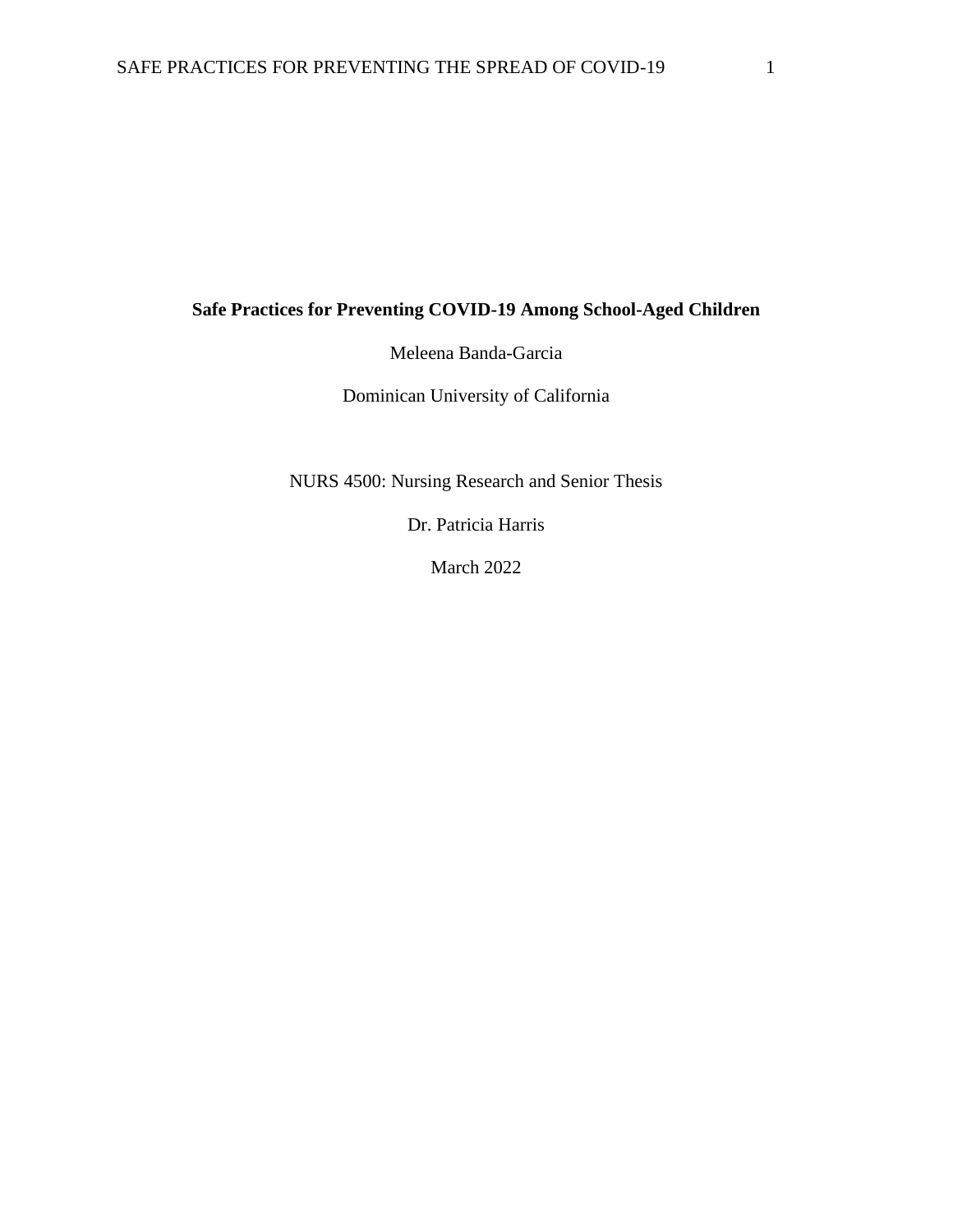**Table of Contents**

| <b>Acknowledgements</b>                                                                                                                                                                                                                                     | 3                                      |
|-------------------------------------------------------------------------------------------------------------------------------------------------------------------------------------------------------------------------------------------------------------|----------------------------------------|
| <b>Abstract</b>                                                                                                                                                                                                                                             | 4                                      |
| <b>Introduction</b>                                                                                                                                                                                                                                         | 5                                      |
| <b>Problem Statement</b>                                                                                                                                                                                                                                    | 6                                      |
| <b>Purpose Statement</b>                                                                                                                                                                                                                                    | 8                                      |
| <b>Research Question</b>                                                                                                                                                                                                                                    | 8                                      |
| <b>Literature Review</b><br>Impact of COVID-19 on School-Aged Children<br><b>COVID-19 Preventative Intervention Within Schools</b><br>Behavioral Impact in Educating School-Aged Children About Effective Practices<br>Overall Discussion of the Literature | 8<br>9<br>11<br>15<br>17               |
| <b>Proposal for Further Study</b><br><b>Overall Research Question</b><br>The Rationale for Proposed Study                                                                                                                                                   | 18<br>18<br>19                         |
| <b>Theoretical Framework</b><br>Primary Research Aims<br><b>Ethical Considerations</b>                                                                                                                                                                      | 19<br>21<br>22                         |
| <b>Research Methods</b><br><b>Research Design</b><br>Population<br>Sample Size<br><b>Strategy of Recruitment</b><br>Methodology<br><b>Content Analysis of Qualitative Research</b>                                                                          | 23<br>23<br>23<br>23<br>23<br>24<br>25 |
| Conclusion                                                                                                                                                                                                                                                  | 25                                     |
| <b>References</b>                                                                                                                                                                                                                                           | 27                                     |
| <b>Appendix A</b>                                                                                                                                                                                                                                           | 30                                     |
| <b>Appendix B</b>                                                                                                                                                                                                                                           | 34                                     |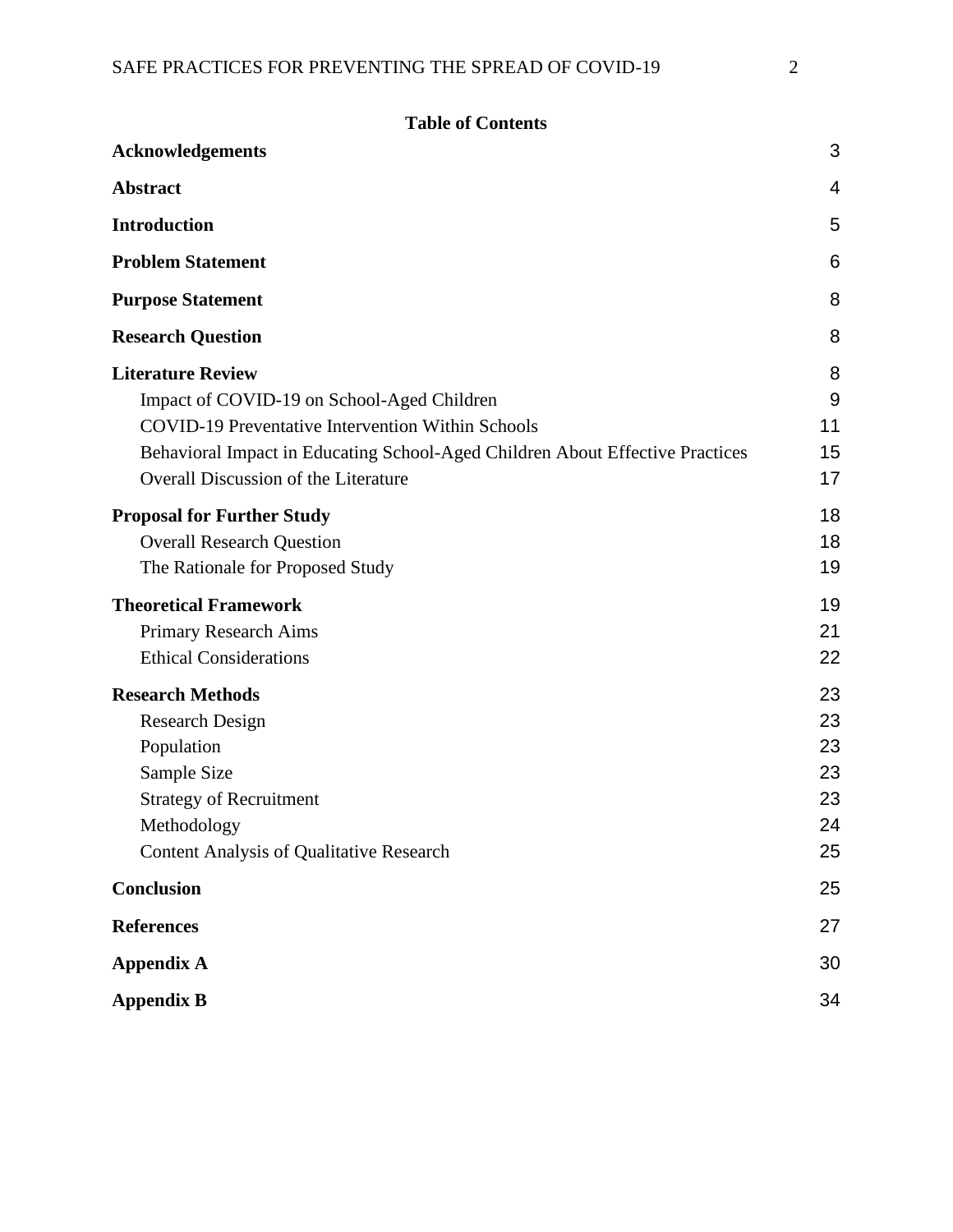### **Acknowledgements**

<span id="page-3-0"></span>I would like to express my gratitude to my Nursing Research and Senior Thesis professor, Dr. [Patricia Harris](mailto:patricia.harris@dominican.edu). Thank you for all your patience and guidance throughout this nursing research project. Your knowledge and enthusiasm for the nursing research field has taught me its' great importance in nursing practice. I also want to thank my friends, family and loved ones for their unconditional support during my time in nursing school. Being the eldest daughter in my family has inspired me to set good examples for my younger siblings, who influenced the topic of this research.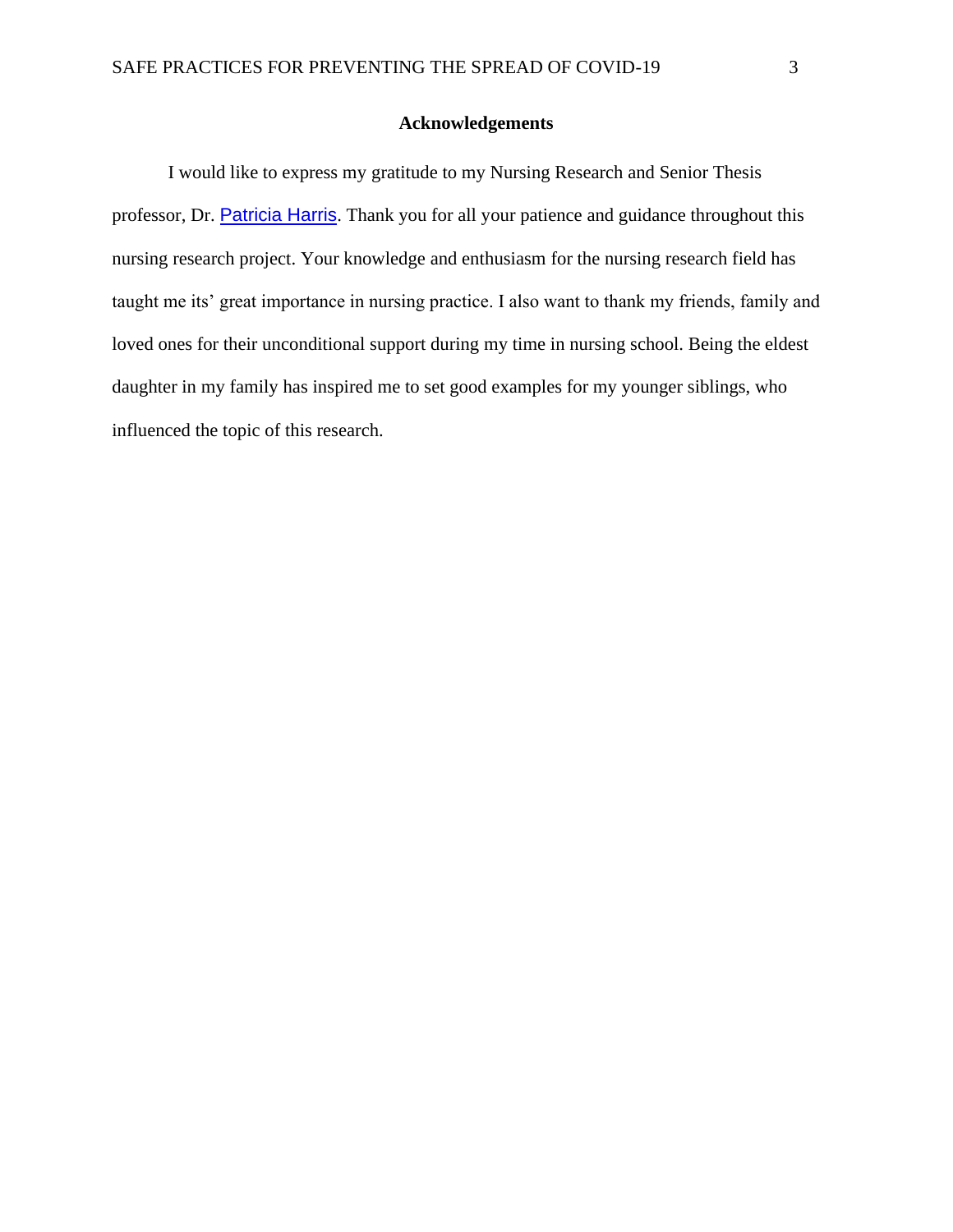#### **Abstract**

<span id="page-4-0"></span>Communicable diseases and infections are common health problems among children. Among the most impactful communicable diseases present today is COVID-19, a disease caused by a virus named SARS-CoV-2, which has forced many school closures due to rapid transmission. Despite children not being the main driving factor of the spread of the disease, severe complications underlying COVID-19 incidence have resulted in increased hospitalization among school-age children.The initial global response to the spread of COVID-19 included the closure of school systems; however as the disease continues to be effectively managed, communities are starting to re-open schools partially or entirely nationwide. Although pharmaceutical measures are highly effective, this thesis will explore multiple nonpharmaceutical prevention strategies aimed to further reduce the risk of COVID-19 with assessing the impact of health education in school-aged children. This paper will examine the many facets of this topic, separated into three subtopics:

- The Impact of COVID-19 on School-Aged Children,
- The COVID-19 Preventative Intervention Within Schools, and

The Behavioral Impact in Educating School-Aged Children About Effective Practices.

The main topic and three subtopics are discussed at length through a review of this literature and the paper's proposal.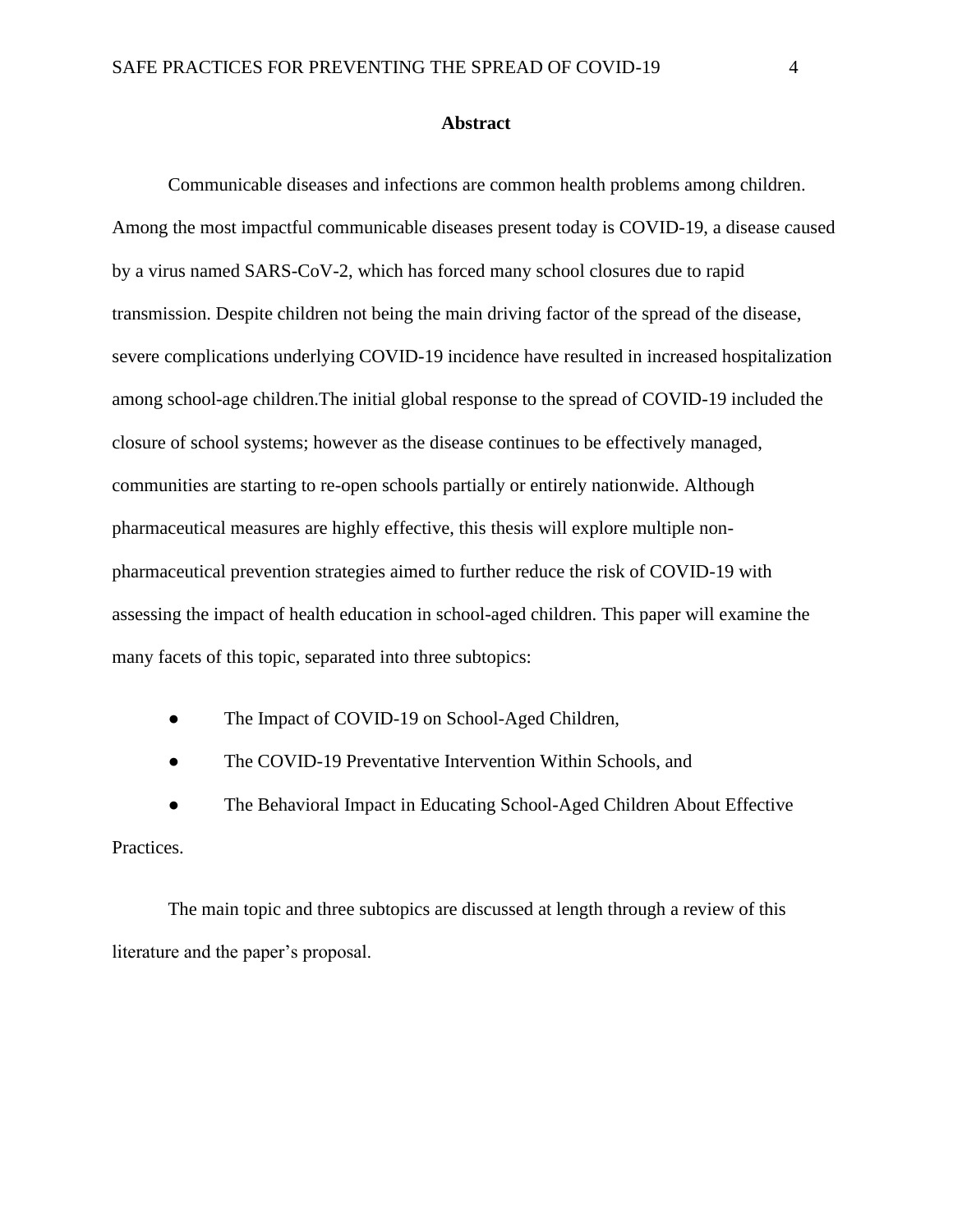#### **Introduction**

<span id="page-5-0"></span>The COVID-19 pandemic is labeled as one of the deadliest pandemics in history, caused by the coronavirus "Severe Acute Respiratory Syndrome Coronavirus 2", or SARS-CoV-2 for short (WHO, 2022). Coronaviruses are a unique strain of viruses, and the "2" indicates that it is closely related to SARS-CoV-1, the virus that caused the SARS Outbreak from 2002 to 2004. SARS-CoV-2 was first identified in Wuhan, China in late December of 2019 before being declared a pandemic in March 2020 (CDC, 2022). The main mode of transmission is through respiratory droplets exposure; possibly containing the SARS-CoV-2 virus. Infected individuals release respiratory fluids which take the form of droplets and small particles produced through various ways such as: speaking, sneezing or coughing. Aerosol particles and fine droplets may remain suspended in the air from minutes to hours (CDC, 2021). Exposure to the virus can occur through: breathing in air contaminated by fine droplets and particles carrying the virus from an infected person, droplets or particles containing the virus falling onto exposed mucus membranes; which include our eyes, nose or mouth, through sprays from a sneeze or cough, and touching our mucous membranes with soiled hands or after touching contaminated surfaces. Transmission risk is significantly increased when an individual is within three to six feet of a source of infection (CDC, 2021).

As of April 2022, the Centers for Disease Control and Prevention (CDC) has reported 80,476,479 positive cases within the United States, with 4,731,675 positive cases falling under the age group five to eleven years-old. Emphasis is placed on school-aged children as they are a high target population for spread of infectious diseases due to exposure in school and lack of effective health hygiene. Research data has shown that adults ages eighteen to twenty-nine, call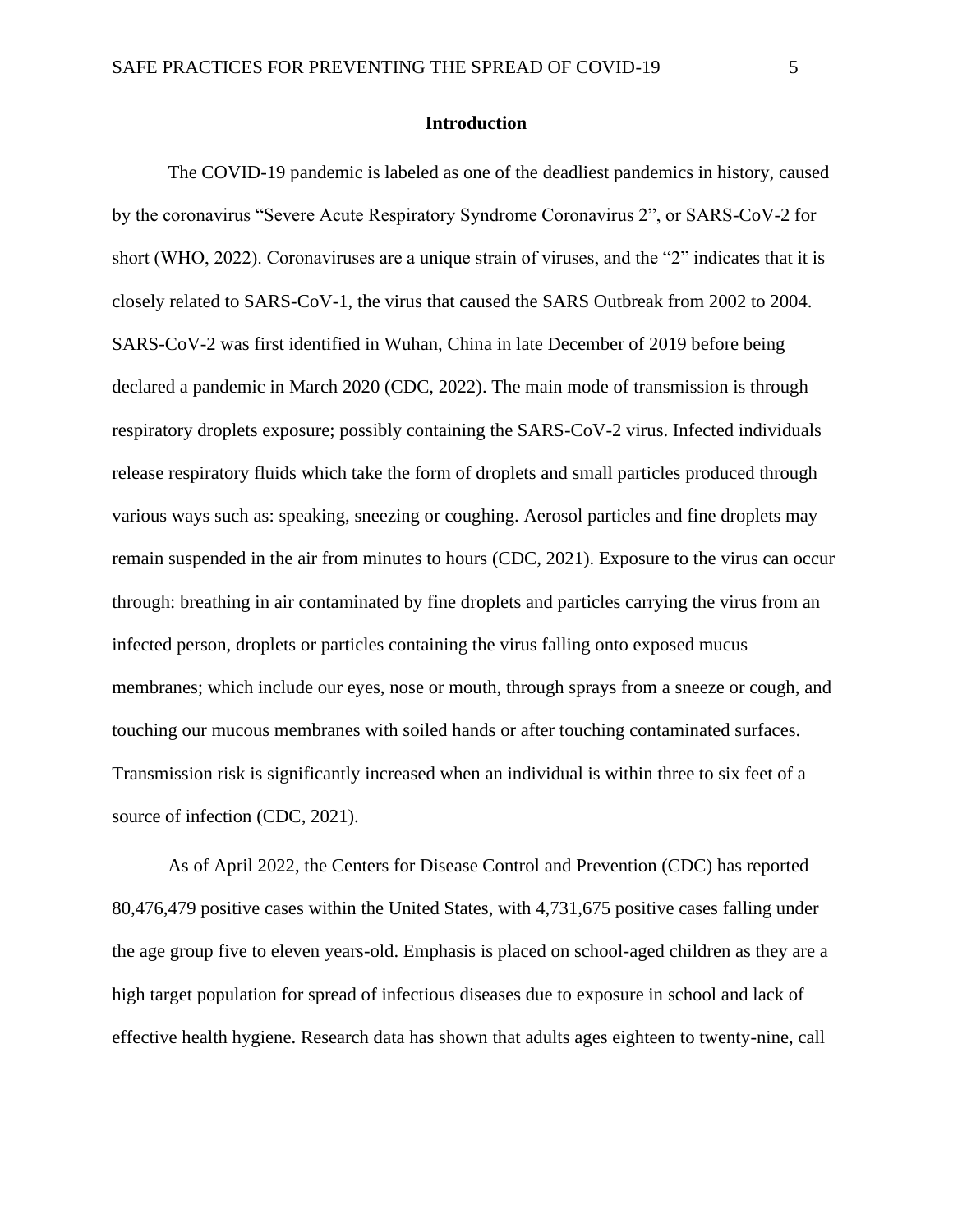for a majority of reported COVID-19 cases; however, children five to eleven years-old compose the largest percentage of all total cases under eighteen years-old.

The process of infection requires a pathogen (microorganism, bacteria or virus), which inhabits a reservoir (people, surfaces or environment). The infectious agent moves from the reservoir through a portal of exit, and moves through a mode of transmission to a portal of entry. The portal of entry is how the infectious agent enters the susceptible host, completing the chain of infection. In the case of COVID-19, the infectious agent is SARS-CoV-2. SARS-CoV-2 inhabits infected persons, their surrounding air, and environmental surfaces. One of the portals of exit for the disease includes the respiratory tract of an infected person, and when they cough, droplets carrying SARS-CoV-2 are the disease's mode of transmission. The portal of entry is when another person comes into contact with the droplets and rubs their eyes, nose, or mouth. If the person is not immune to SARS-CoV-2, they complete the chain of infection by becoming a susceptible host. Any part of the transmission cycle can be disrupted in order to stop infections from occurring. To achieve this, the most effective non-pharmaceutical interventions must be identified. The objective of the paper is to examine the impact of educating and implementing multiple prevention strategies to reduce the rate of transmission among school-aged children.

#### **Problem Statement**

<span id="page-6-0"></span>Direct contact is the most common cause of spread of infection; however, indirect transmission should not be ignored when children are around. Oftentimes, children do not regularly wash their hands nor routinely practice adequate hand hygiene (Hockenberry, 2016). This makes their surrounding environment to be more susceptible to transmission. "The most frequent carriers of infection are human hands, which deposit viruses on doorknobs, faucets and other everyday objects" (Hockenberry, 2016, pg. 1259). In the article *Utilizing Academic*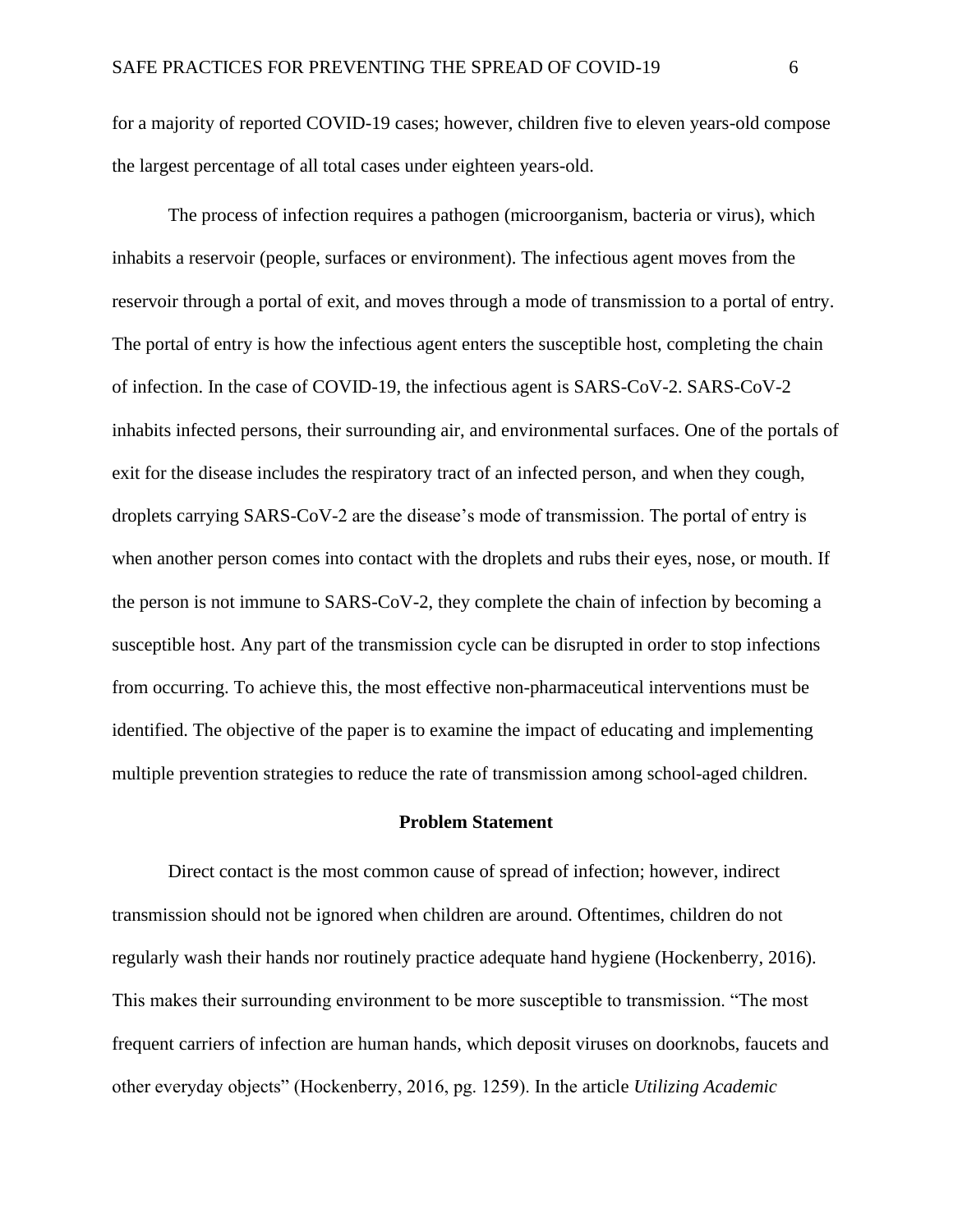*Community Partnerships With Nursing Students to Improve Hand Hygiene in Elementary Students to Reduce Transmission of COVID-19,* Perry and colleagues highlight the role nurses and nursing students play in health promotion and education to children (2021). There is growing concern that the increased responsibilities of the pandemic make it difficult for nurses to perform primary interventions such as teaching about healthy practices to children as schools begin to transition back in person; with the other issue being how can lessons on health practices be engaging for the child population. This leaves a gap in vital education around controlling infection and preventing disease for this vulnerable population that calls for close attention.

With the aftermath of COVID-19, children are likely to experience symptoms and conditions triggered by the disease. According from the American Academy of Pediatrics (2022), it has been reported that symptoms and conditions; such as troubled breathing or chest pain related to affect on lungs, cardiac issues like myocarditis (an inflammation of the heart muscle) or symptoms of diabetes could occur related to increased hunger or thirst, weight loss, fatigue and frequent urination in some children who had COVID-19. One of the most severe, yet rare complications of COVID-19 that could occur in children is a condition known as multisystem inflammatory syndrome (MISC-C). The condition is characterized by a severe inflammatory response of the human body, in which vital organs such as the heart, lungs, kidneys, gastrointestinal organs or the brain can become inflamed. Approximately 7,880 cases of MIS-C have been identified with a total of 66 MIS-C-related deaths (CDC, 2022). The Centers for Disease Control and Prevention (2022) is currently investigating the source of occurence and why only a few children develop MIS-C, while others do not. What has been discovered is that it may occur two to six weeks after developing an acute SARS-CoV-2 infection and results in many different clinical manifestations and complications. A child with MIS-C may present with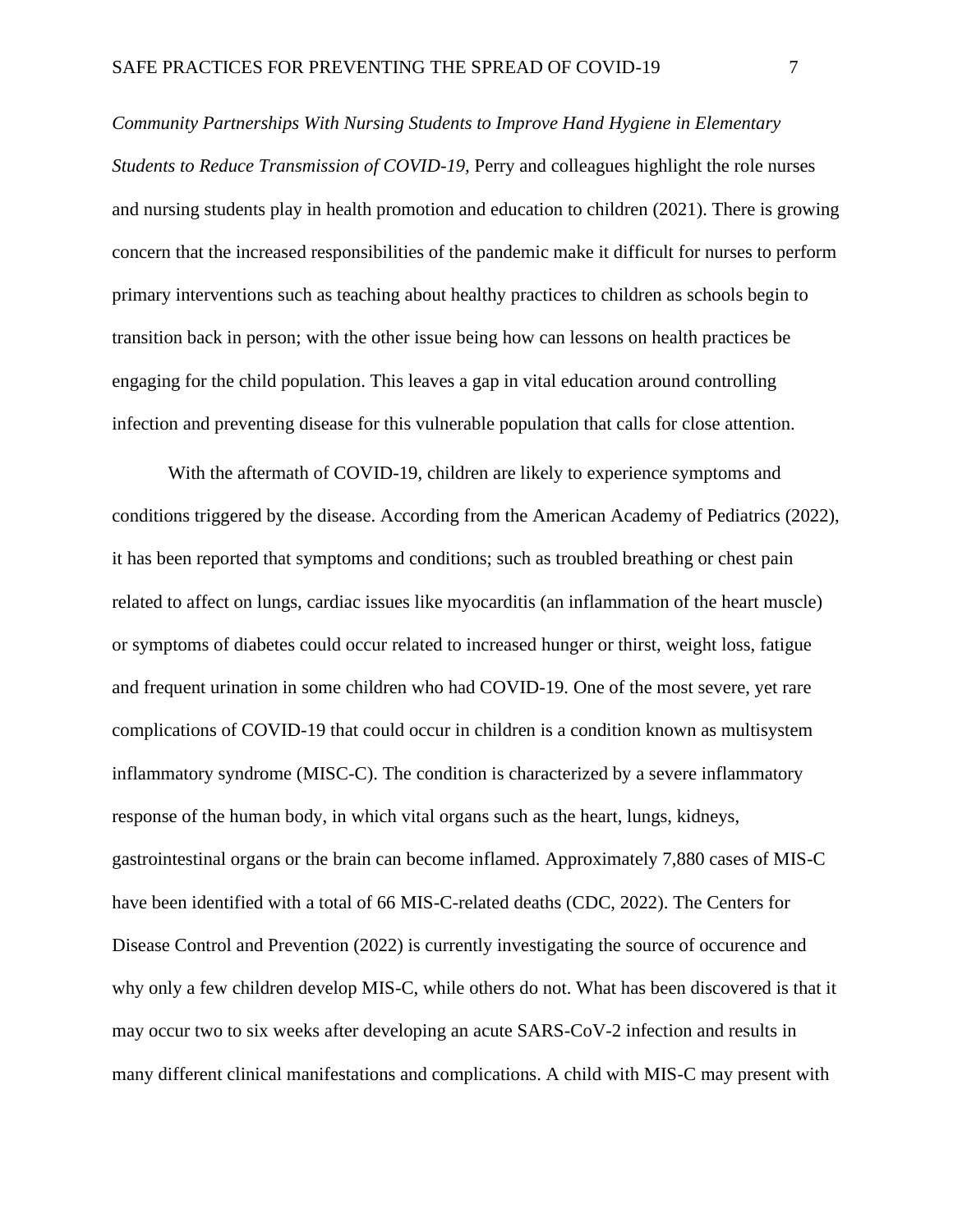an ongoing fever accompanied by either stomach pain, diarrhea, dizziness, feeling of being lightheaded, skin rash or vomiting (CDC, 2022). And because it is difficult to initially distinguish from other diseases and illnesses or the direct cause is unknown, it would be best to prevent the risk of SARS-CoV-2 transmission altogether with safe practices.

#### **Purpose Statement**

<span id="page-8-0"></span>The purpose of this thesis is to identify effective methods that can be implemented in teaching safe practices for the prevention of the spread of COVID-19 among school-aged children. An overview of the literature will be presented, followed by a proposal for further research geared towards exploring the topic further. With consistent and correct implementation of prevention strategies in the school environment, the risk of SARS-CoV-2 transmission is reduced. Layered prevention, or use of multiple strategies, provides greater breakage of transmission chains than implementing a single strategy.

#### **Research Question**

<span id="page-8-1"></span>The research question for this study is: What are effective methods that can be implemented in teaching safe practices for the prevention of the spread of COVID-19 among school-aged children?

#### **Literature Review**

<span id="page-8-2"></span>The following literature review analyzes recent research studies and information in regards to the effectiveness of different COVID-19 health control measures, including its impact on the health behavior of school-aged children.

The articles used for this review were retrieved from the following databases: Pubmed, Academic Search Complete, Google Scholar and Dominican's Up-to-Date. With each database,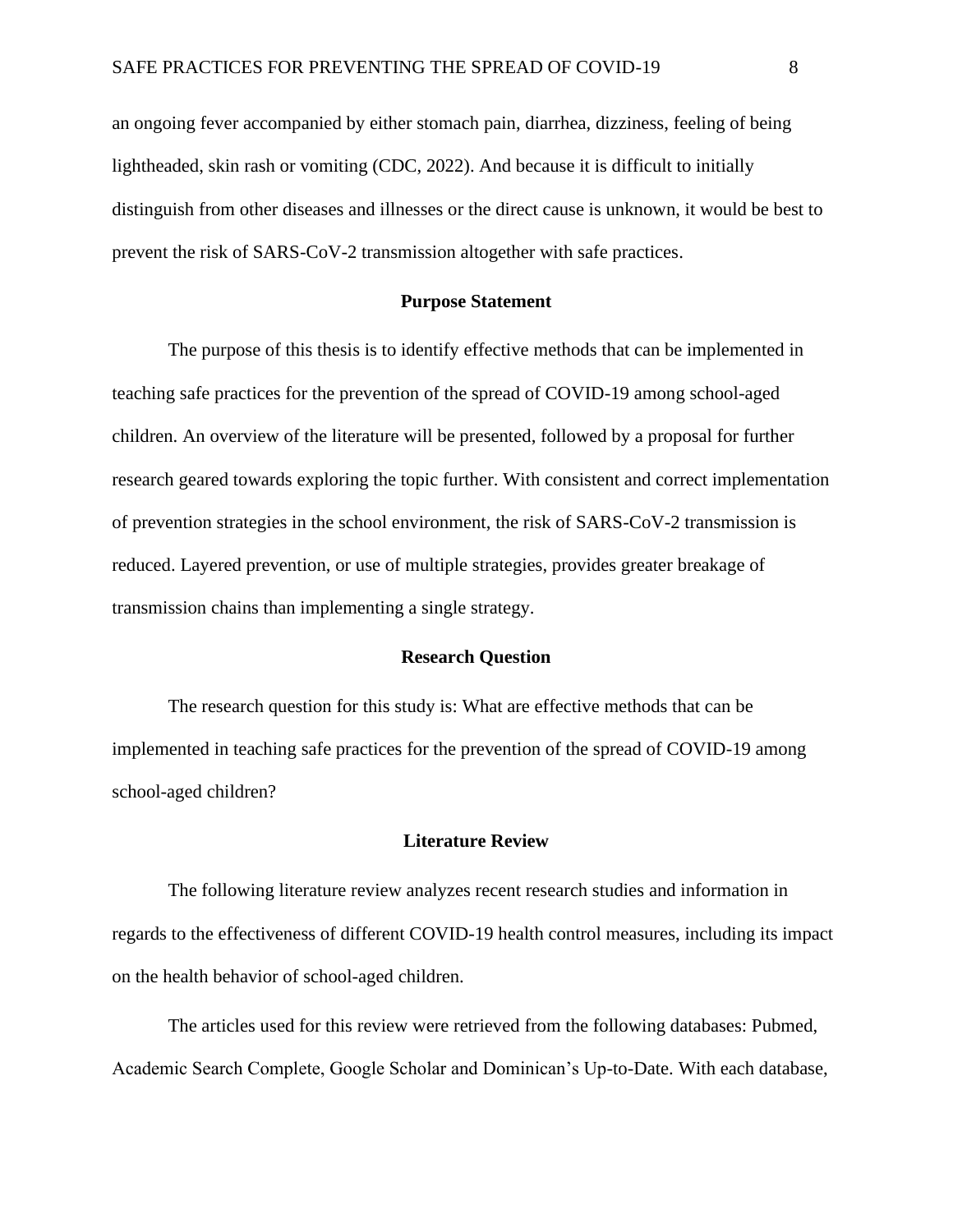the search terms used to find each article included: *school-age children, education, COVID-19, prevention, hand hygiene, masks,* and *chain of infection*. Criteria for the articles included having school-aged children or parents of school-aged children participate in the study, as well as the education and practice of health control measures within the context of COVID-19. Seven articles were selected for this literature review, and were categorized under the following subheadings: Impact of COVID-19 on School-Aged Children, COVID-19 Preventative Intervention Within Schools, and Behavioral Impact in Educating School-Aged Children About Effective Practices.

#### <span id="page-9-0"></span>**Impact of COVID-19 on School-Aged Children**

Infections and infectious diseases have been one of the top ten major causes of deaths across the nation for children five to eleven years of age, with COVID-19 rapidly following behind (CDC, 2021). The transmission of COVID-19 within children was initially mischaracterized at the onset of the global pandemic. According to the Centers for Disease Control and Prevention (2021), it was common for the child population to not have been classified as index cases due to the nationwide ordinance of school closures, making fewer opportunities for children to be exposed. It was also believed that school-age children have lower incidence rates than adults considering children appear more commonly as asymptomatic or have mild, general symptoms of illness. School closures and low rates of incidence have falsely attributed to the lower likelihood of being tested (CDC, 2021).

In the article, *Impact of SARS-CoV-2 Vaccination and Paediatric Age on Delta Variant Household Transmission*, Ng and her team conducted a retrospective cohort study which includes 8,470 COVID-19 Delta-variant exposed close-contacts quarantined in their household. The household's high transmission risk setting paired with frequent testing were ideal conditions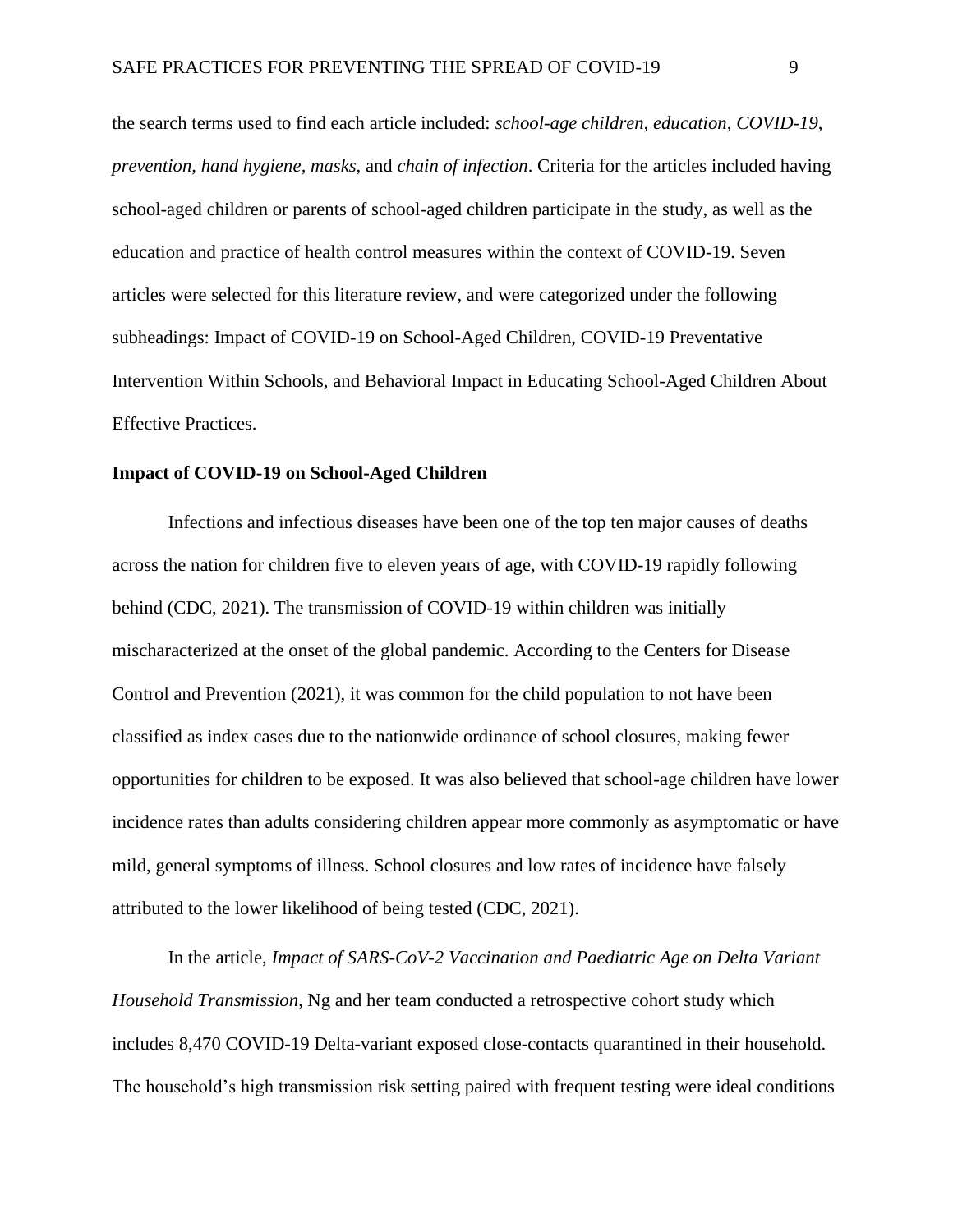in order to assess the impact that vaccination and age has on transmission, with the pediatric population in particular (Ng et al., 2022). The retrospective study considered contact-tracing data from the Singapore Ministry of Health from March to August 2021, indexing 8,470 household close-contacts who were not reinfected and were only Delta-variant community cases, not imported or overseas cases of infection (Ng et al., 2022). The main findings of the retrospective cohort study was that vaccination and the type of vaccination had a significant impact on transmission as well as the severity of symptoms of the COVID-19 Delta-variant. With respect to age, it has been reported that children under eleven years of age had a higher rate of transmission than adults (Ng et al., 2022). Ng's research illustrates the impact that COVID-19 holds on school-age children. From an epidemiological perspective drawn by the conclusions made from Ng and her team, greater attention must be given to the pediatric population, who are statistically higher at risk for susceptibility of COVID-19 than other populations, thus signaling their high transmissibility.

Once schools began to reopen, SARS-CoV-2 transmission was demonstrated through outbreaks among children attending sport events, camps and schools. Although school closures may seem ideal for preventative measures, schools are an important part of infrastructure within communities, definitively supporting and nurturing children's social, emotional, and physical well-being. The National Institute for Early Education Research regarded the pandemic as a deprivation of crucial academic and social learning opportunities within school-age children, contributing to higher levels of serious altered social and emotional behavior (Barnett, Jung 2021). An additional part of why schools are integral to communities are the services they provide to families: Parents' work productivity has suffered from the overwhelming responsibility of child care and facilitating virtual learning. It is also reported that not all pre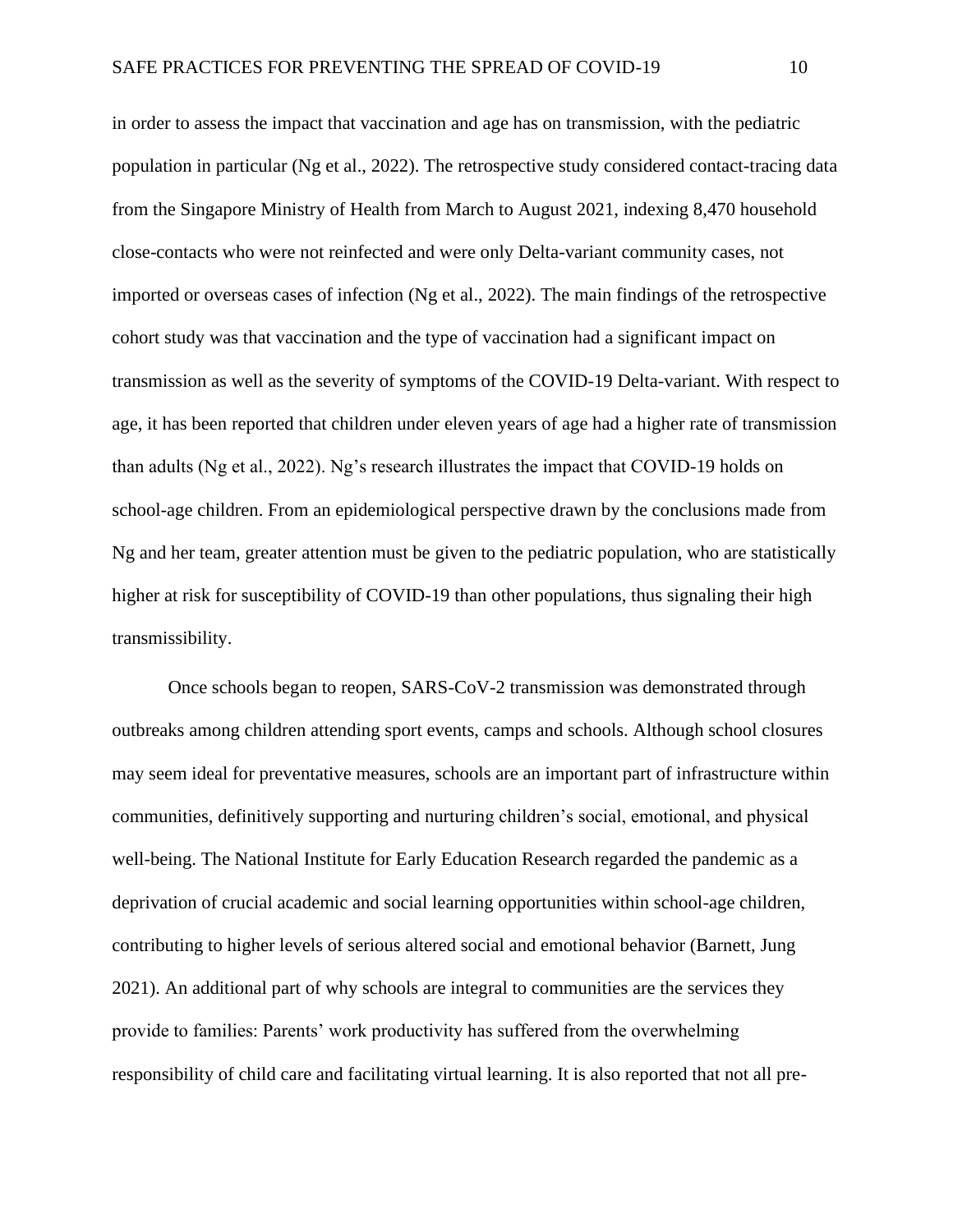school children in families that qualified for Head Start, a government nutritional support program, received free meals (Barnett, Jung 2021).

In effect, closing schools would cause a larger impact as opposed to attending school inperson. Home and classroom experiences in early childhood would allow children to build a foundation for future success in school and life. In order for a safe transition from remote learning to in-person education, the proper health and safety measures must be ensured in schools. Without these measures, outbreaks would quickly propagate without hindrance.

#### <span id="page-11-0"></span>**COVID-19 Preventative Intervention Within Schools**

Schools provide children opportunities to interact within a social community, often participating in classrooms and activities that promote the spread of germs and diseases, and with the reopening of schools nationwide, new case studies have provided information that can help evaluate how effective interventions are at reducing transmission within school settings. Currently, there are pharmaceutical and non-pharmaceutical measures being used against COVID-19. Although pharmaceutical measures prove to be the most effective way of protecting ourselves from COVID-19, vaccinations do not make individuals immune to the disease and growing rates of cases calls for layered prevention strategies to limit transmission. Similarly, as of April 2022, COVID-19 boosters are only available for people ages twelve and up (CDC, 2022). This leaves the child population ineligible for receiving the booster shot; therefore, implementing the most effective preventative measures can be put into place until booster vaccines are made available to the child population.

In the article, *Hand hygiene, mask-wearing behaviors and its associated factors during the COVID-19 epidemic: A cross-sectional study among primary school students in Wuhan, China* by Chen assessed the situation of hand washing and face masks for children, when the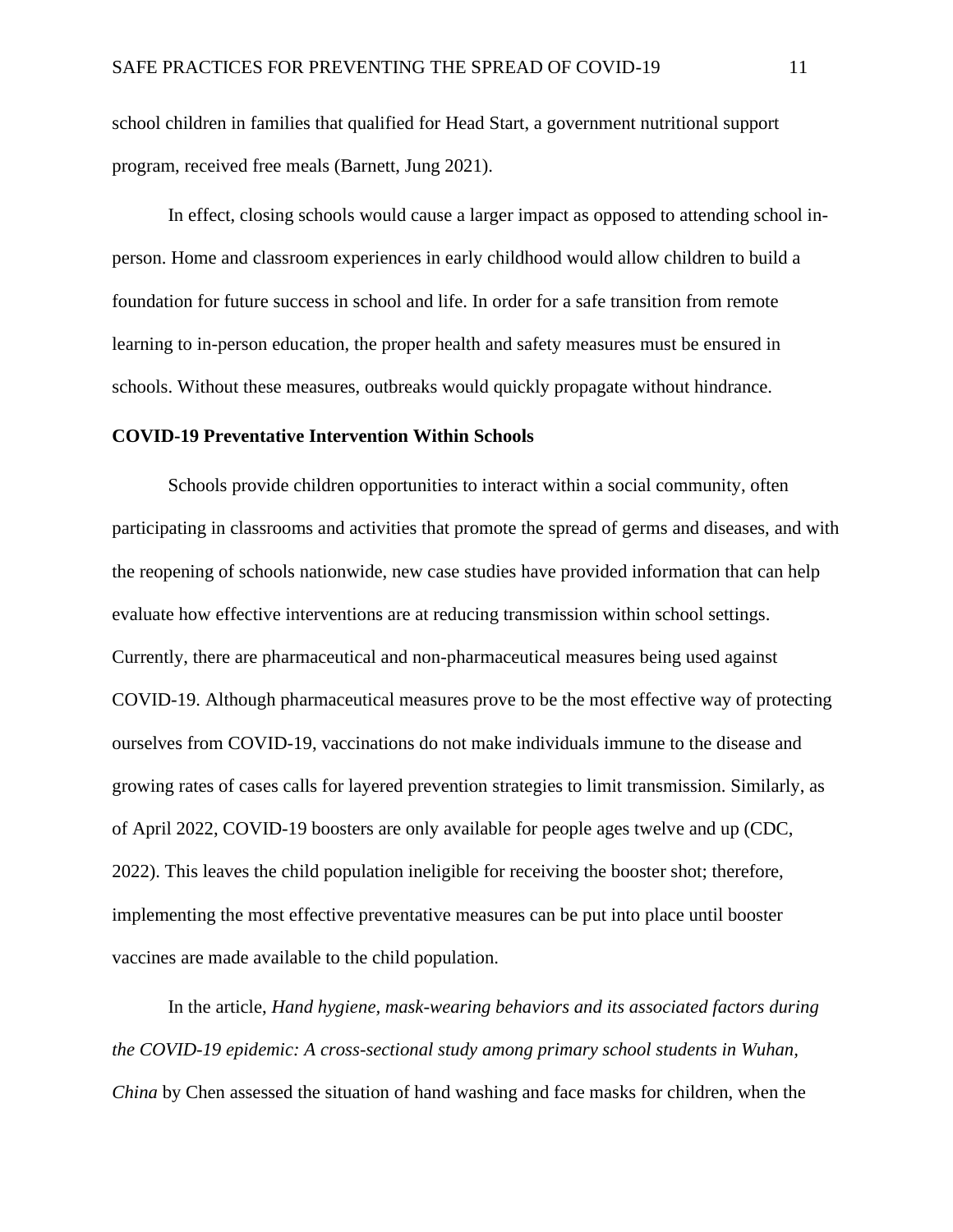government was only advocating for hand hygiene and mask wearing for the general population (Chen, 2020). Chen and his team conducted a cross-sectional study of 9,145 students from 15 primary schools using a simple random sampling technique. A structured questionnaire asking the student's demographic, hand hygiene, and mask-wearing behavior was used to examine good hygiene and any links between hand washing and mask-wearing with their demographic (Chen, 2020). The survey revealed that factors associated with hand hygiene included students' tendency to go out in public, their gender, grade, and parents' background, while factors associated with mask-wearing also included gender and grade (Chen, 2020). A consistent practice of hand washing and face masks within children is a simple, cheap, and effective way to curb the spread. Hand washing can reduce transmission risk by as much as 55%. Similarly, surgical masks can block 68% of infectious agents, with N95 masks blocking 91% of infectious agents (Chen, 2020). However, only 42.05% of children demonstrated exemplary hand hygiene— well below the expectation of the research team. Only 32.07% of children used properly fitted face masks despite being a susceptible population (Chen, 2020). The study shows that government and parents' promotion of hygiene bears vital importance on children's behavior. It also reveals that even when hand washing and mask-wearing was advocated to the general public, there was a poor retention rate within children.

During the time of Chen's study in 2020, mask mandates were heavily enforced within communities. With mask mandates slowly being lifted in several states the CDC has created a tool to aid communities in deciding what steps to take to prevent the spread of disease. When a county is placed under high community level, this means the risk for illness is higher and the CDC recommends that individuals wear well-fitting masks regardless of vaccination status or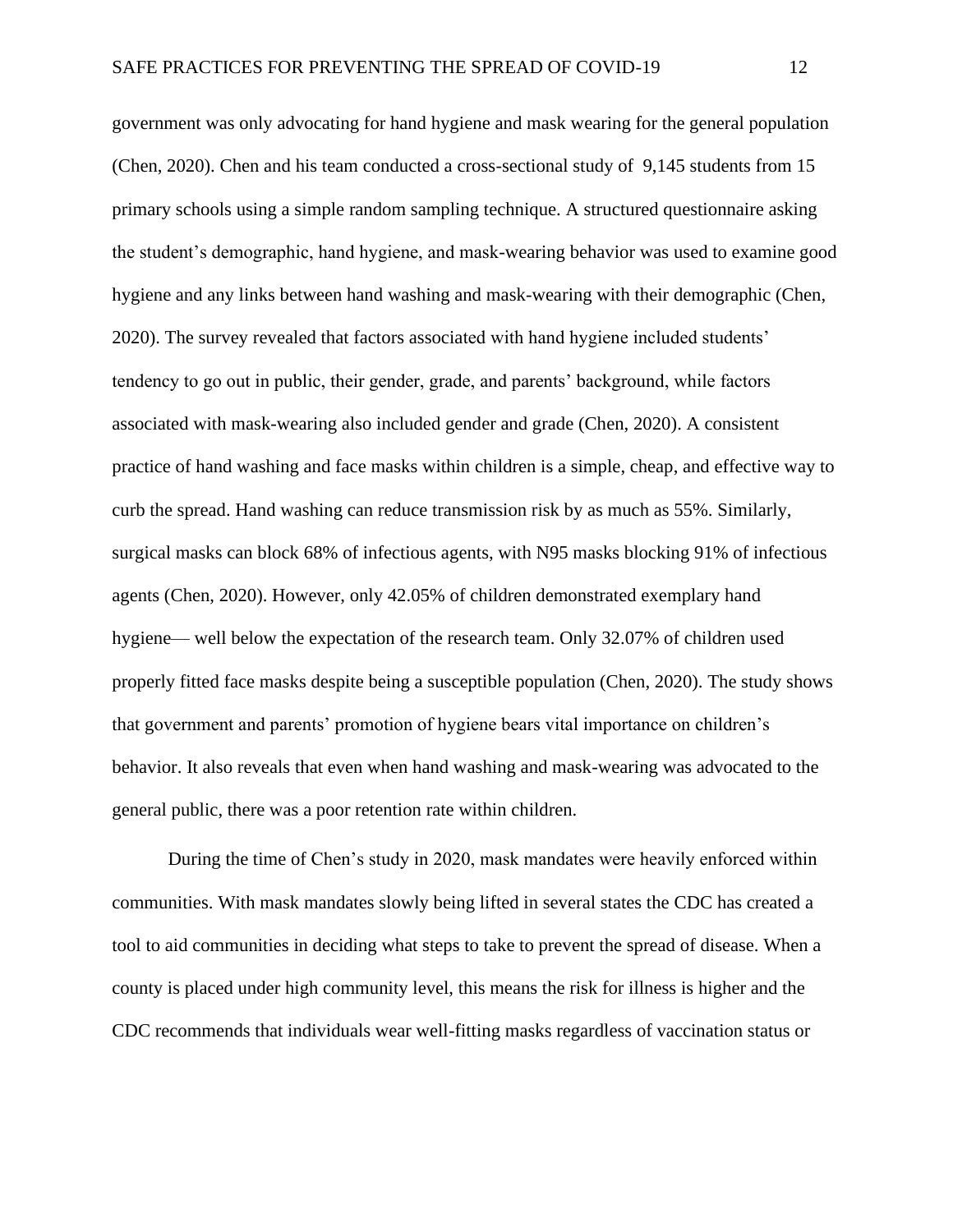individual risk; in consideration for more vulnerable populations (CDC, 2022). This is especially important for those who are attending schools, where susceptibility for transmission is high.

Ventilation improvements are an additional method of intervention that is beneficial as well as cost-effective. It is a viable option for areas where a mask mandate is not enforced. In the study, *Mask Use and Ventilation Improvements to Reduce COVID-19 Incidence in Elementary Schools*, Gettings sought to examine the effectiveness that CDC recommendations of ventilation have on COVID-19 incidence within American schools (Gettings, 2020). At the beginning of fall 2020, many schools in Georgia opened up their classrooms for in-person instruction. They were asked to track multiple student and school characteristics through weekly online surveys, including the frequency of COVID-19 incidences, over a span of 26 days. 169 schools answered "yes" to if they were taking active measures in ensuring indoor air quality, and each of these schools were further examined by researchers for the types of prevention strategies that they used, such as mask-wearing, ventilation through air purification and filtration, and improving indoor circulation (known as air dilution) via opening windows and doors (Gettings, 2020). Researchers have found that the incidence of COVID-19 was 37% lower in schools that enforced mask-wearing and improved circulation. Combining all three methods of mask-wearing, improved circulation, and ventilation reduced incidence by 48% (Gettings, 2020). This supports the recommendations of the CDC, and that the more schools added to their safety protocols, the further the reduction of spread.

Without multi-layered preventions, outbreaks in schools are more likely to occur. This was shown in the study *School Closures Reduced Social Mixing Of Children During Covid-19 With Implications For Transmission Risk And School Reopening Policies*, where Head et al. had conducted a survey of school-aged children within the Bay Area to examine the rate of social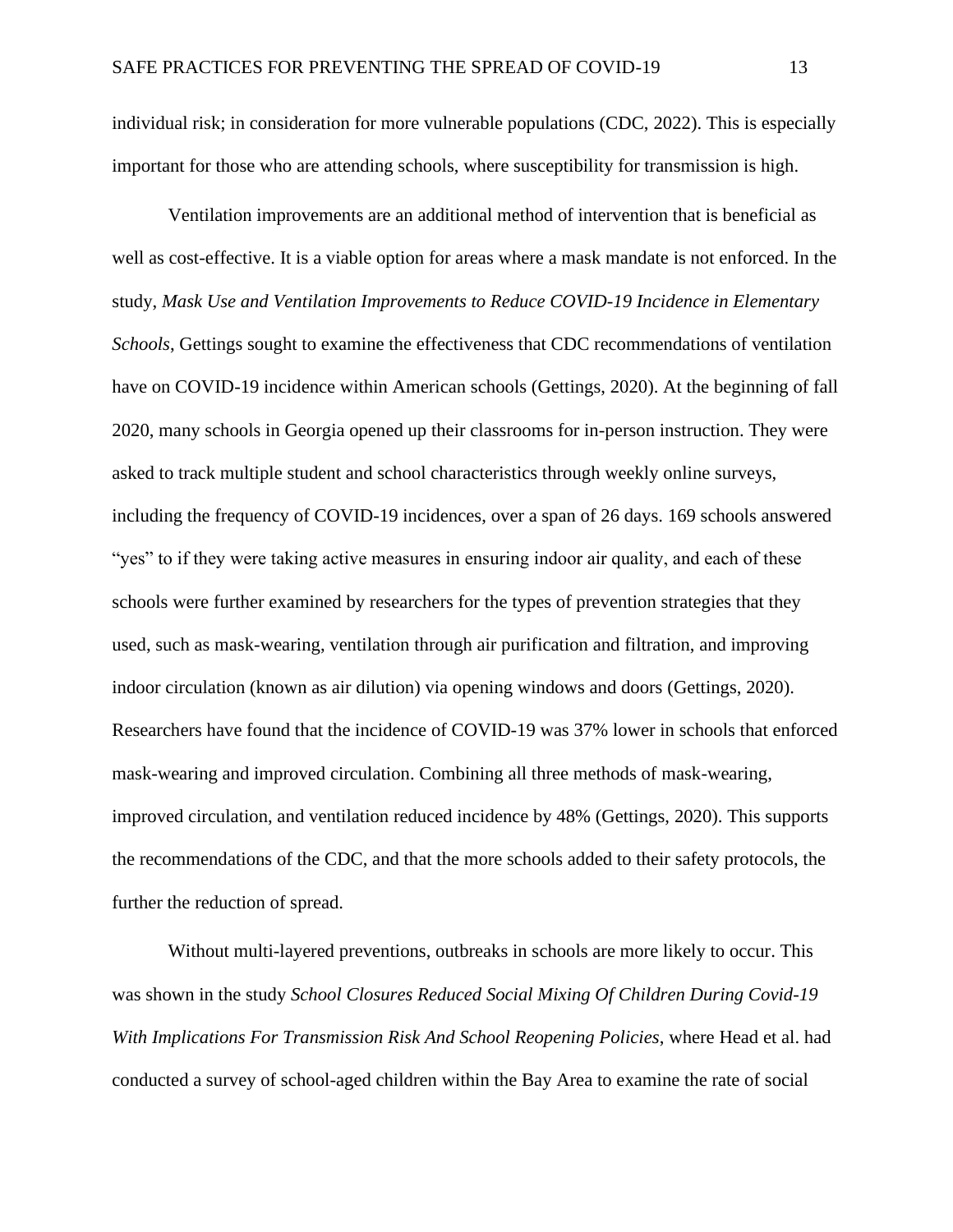contact for each individual, taking into account factors such as age, household income, race, and number of family members (Head, 2021). Head and the team used the data for a time-discrete, age-structured, individual-based transmission model with a virtual population of 1,000 people accurate to the demographic of the Bay Area with one person representing 25 real life people, in order to simulate different SARS-CoV-2 transmission scenarios (Head, 2021) including no masks or social distancing. Head's research reveals that outbreaks were less likely to occur when face masks and social distancing were required. However, the effectiveness of social distancing depended on concurrent preventative measures, suggesting that social distancing is the least effective intervention but nevertheless essential for when schools are open (Head, 2021). Frequent social gathering and interaction in schools create a susceptible environment for spreading the disease. Head emphasized the detriment school closures would have on healthy child development if they continue long-term; in response, the researcher and their team discovered combining universal mask wearing in classrooms as well as staggering class schedules can decrease the amount of cases (Head, 2021).

Practice of the effective methods mentioned in the literature curbs the transmission of SARS-CoV-2 within the general population; especially within children returning to school. Simultaneous efforts of multiple preventative methods strengthen their effectiveness in health protection instead of one single measure being practiced. Transmission within schools and early education programs are reduced further with promotion of pharmaceutical and nonpharmaceutical measures combined. Barriers to successful implementation occur if these safe practices are not carried out diligently and consistently. Guidance from important figures such as parents or guardians, and health care providers alike, can aid in educating school-age children about how to practice these measures properly.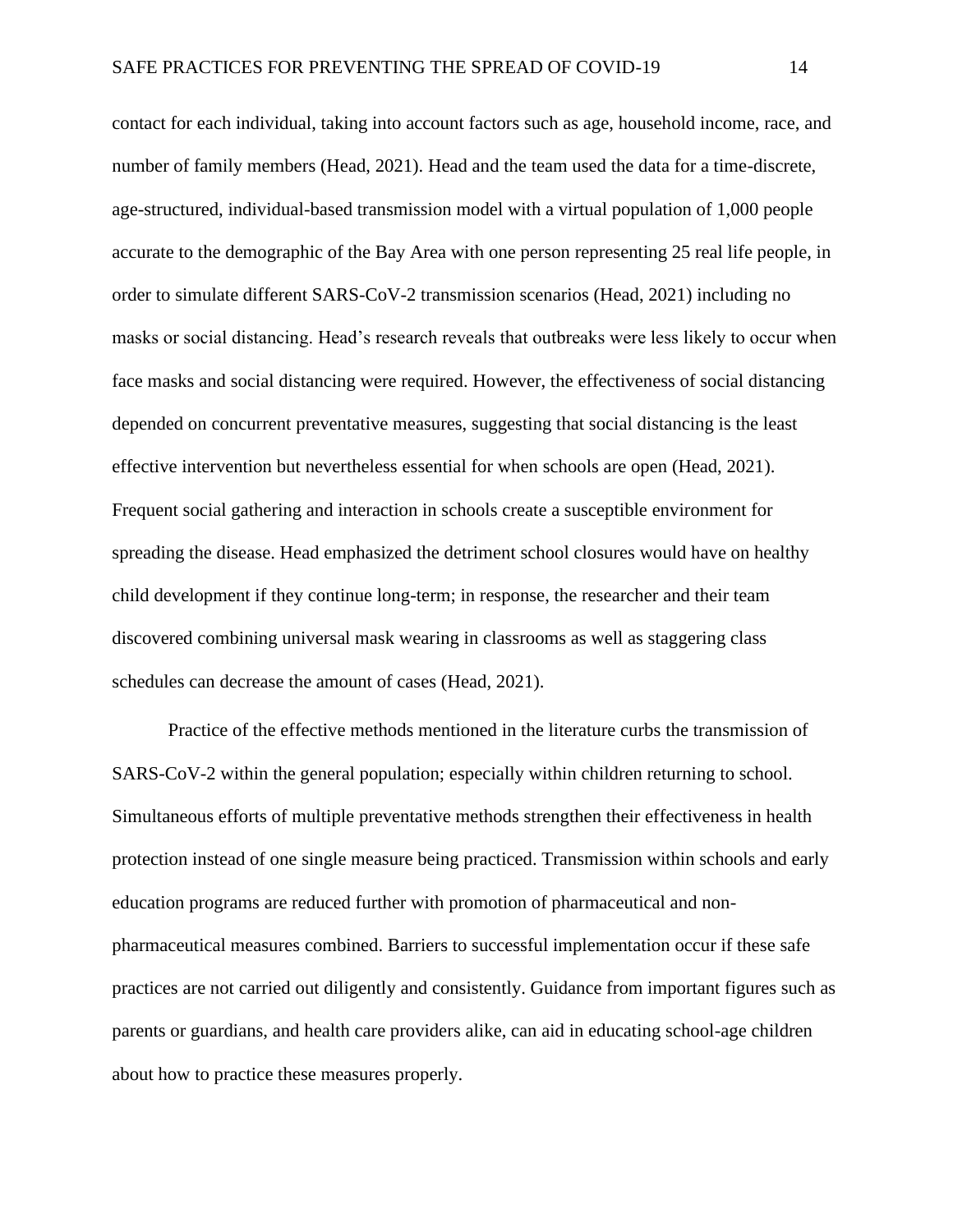#### <span id="page-15-0"></span>**Behavioral Impact in Educating School-Aged Children About Effective Practices**

Crowded settings, shared objects and insufficient self-care skills all factor to the transmission of microorganisms, particularly in elementary schools where current educational activities may require close and cooperative interaction between children. SARS-CoV-2 is known to spread through fine respiratory droplets or aerosol particles of an infected person, and in some circumstances, surfaces may be contaminated when touched by them. This means the disease is readily transmitted either directly, indirectly by inanimate objects and by contaminated hands, where nurses can expect secondary spread of disease in school-aged children. Schoolaged children are easily distracted by their peers and the activities that surround them, this may affect their ability to remember to wash their hands or their ability to properly clean their work areas. There is an ongoing need for improvement of health education in order to protect children and educational facilities from the continuous threat and spread of COVID-19. With partnershipbased approaches, parents, teachers, faculty, nurses or even nursing students can play pivotal roles in changing the way health behaviors are performed.

In the study *Investigating Preventive Health Behaviors Against Covid-19 In Elementary School Students' Parents: A Cross-Sectional Study From Tehran – Capital Of Iran,* Bagherzade et al. reveals that parent's use of protection motivation theory (PMT) was an effective method for improving children's mask-wearing, hand washing, and social distancing behavior (Bagherzade, 2021). In this cross-sectional study, 660 elementary school-age children's parents were surveyed utilizing the Likert scale for what they knew and felt about COVID-19, as well as how they intend to prevent it, their self-reported health, perceived susceptibility and severity, self-efficacy, response-efficacy, and how their preventative behavior was motivated by fear. It was found that PMT constructs strongly correlated with preventative practices, with knowledge being the most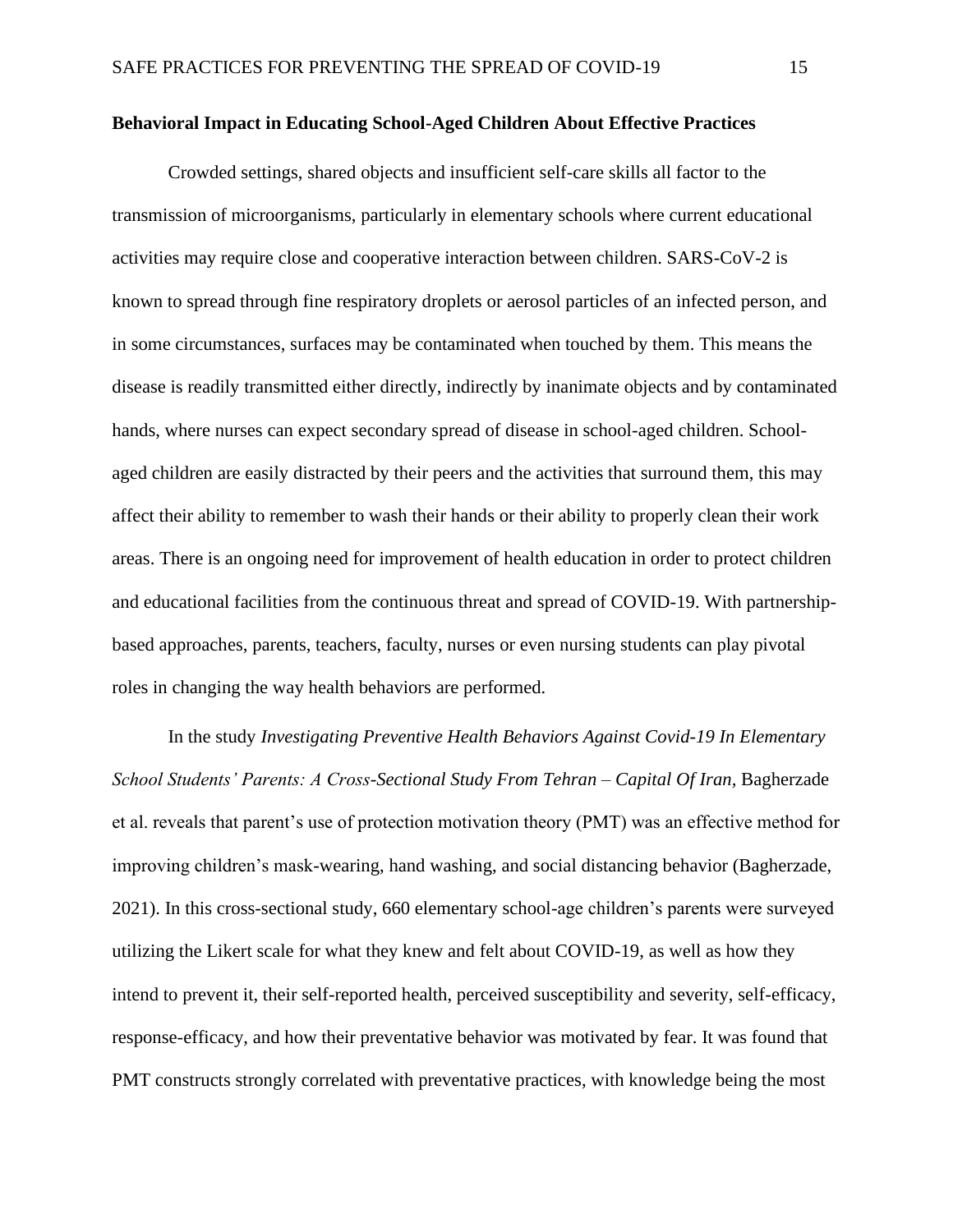important variable. Age bears the strongest direct relationship for preventative behaviors, with older populations feeling more responsible for their health (Bagherzade, 2021). This study shows that parents are the principal role model for their children, as teaching them has the most impact on preventative behavior. Similarly, Bagherzadeh concluded that individuals will be more likely to engage in protective behaviors if they are aware of the costs, risks and consequences of the disease (Bagherzade, 2021). Parents' conscious and diligent effort to reinforce these healthy habits will be effective in reducing the risk of infection.

While children's parents or guardians can influence behaviors through modeling behavior, healthcare professionals (such as nurses) can aid in public awareness and health education of ways to prevent COVID-19 transmission in classrooms. According to the study, *Utilizing Academic-Community Partnerships With Nursing Students to Improve Hand Hygiene in Elementary Students to Reduce Transmission of COVID-19*, Perry and her team conducted a community-based needs assessment through interviews with a Tennessee elementary school's faculty, teachers and other administrators (Perry, 2021). The school's health supervisor had reported requests from several schools for assistance with hand-washing education from a district level. Barriers discovered in meeting needs included: lack of curriculum or the funds for one and insufficient staff knowledge to create a curriculum (Perry, 2021). As a result, a framework was designed in order to educate children in a developmentally and intellectually appropriate way, meeting the need for health education and health resources in school communities particularly during COVID-19 (Perry, 2021). Five teachers were trained hands-on alongside a team of nursing students to conduct a 20 minute hand hygiene lesson, so that staff were prepared to teach lessons independently for future classes. In total, 232 students participated in the lesson, including 94 students being taught by the five teachers without guidance from nursing students.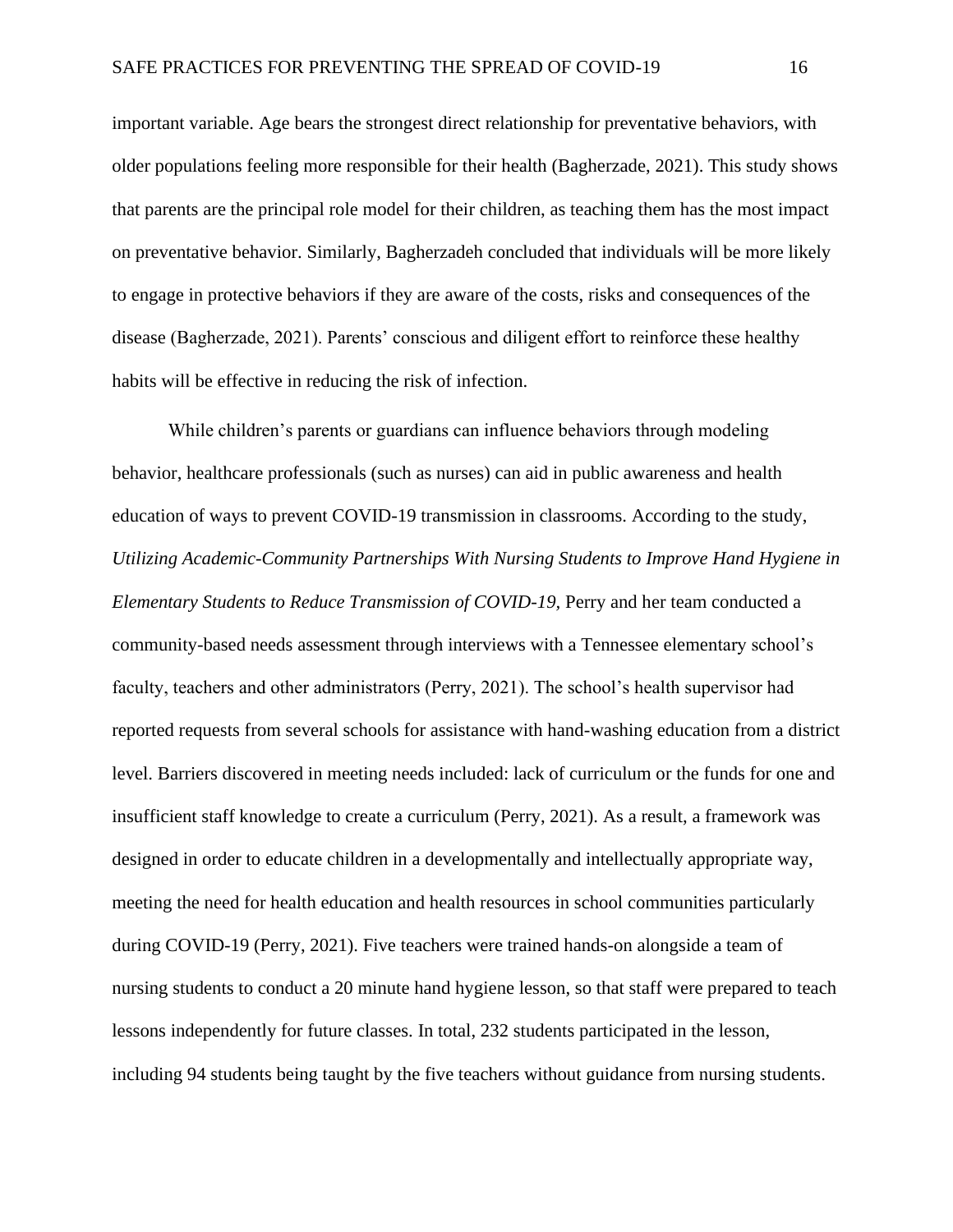This framework further highlights the role school nurses and nursing students have as valuable partners to schools. The research advocates for a partnership between nursing programs and schools, as it is a sustainable strategy for educating students about vital health knowledge especially in shorthanded schools where nurses and health promotion staff are limited (Perry, 2021).

When greater attention is given to the population most susceptible, the incidence of COVID-19 as a whole is more effectively reduced. From the findings, modeling and teaching prove to be effective means of preventing infection within school-age children, providing strong reinforcement of preventative behavior such as hand hygiene. Behavior guidance and proper health education are important factors of primary prevention; these can influence students to become advocates themselves for disease prevention by opening up conversations within their family and peers.

#### <span id="page-17-0"></span>**Overall Discussion of the Literature**

The literature review has identified the prolonged effects of school closures and evaluated the Centers for Disease Control and Prevention's (CDC) response of implementing health safety strategies against frequent transmission of COVID-19. Children under eleven years of age have a higher rate of transmission than adults, and contrary to the benefit of school closures, children suffer from altered social and emotional development as a result of being deprived from schools, which are an integral part of communities. The literature review recognizes practice of handwashing and mask-wearing, as well as improving ventilation and dilution methods in classrooms of school-age children to be the most effective non-pharmaceutical methods.

To heighten awareness or make lasting impressions about good health behaviors among school-aged children, adults may participate in modeling good health behavior and practices, as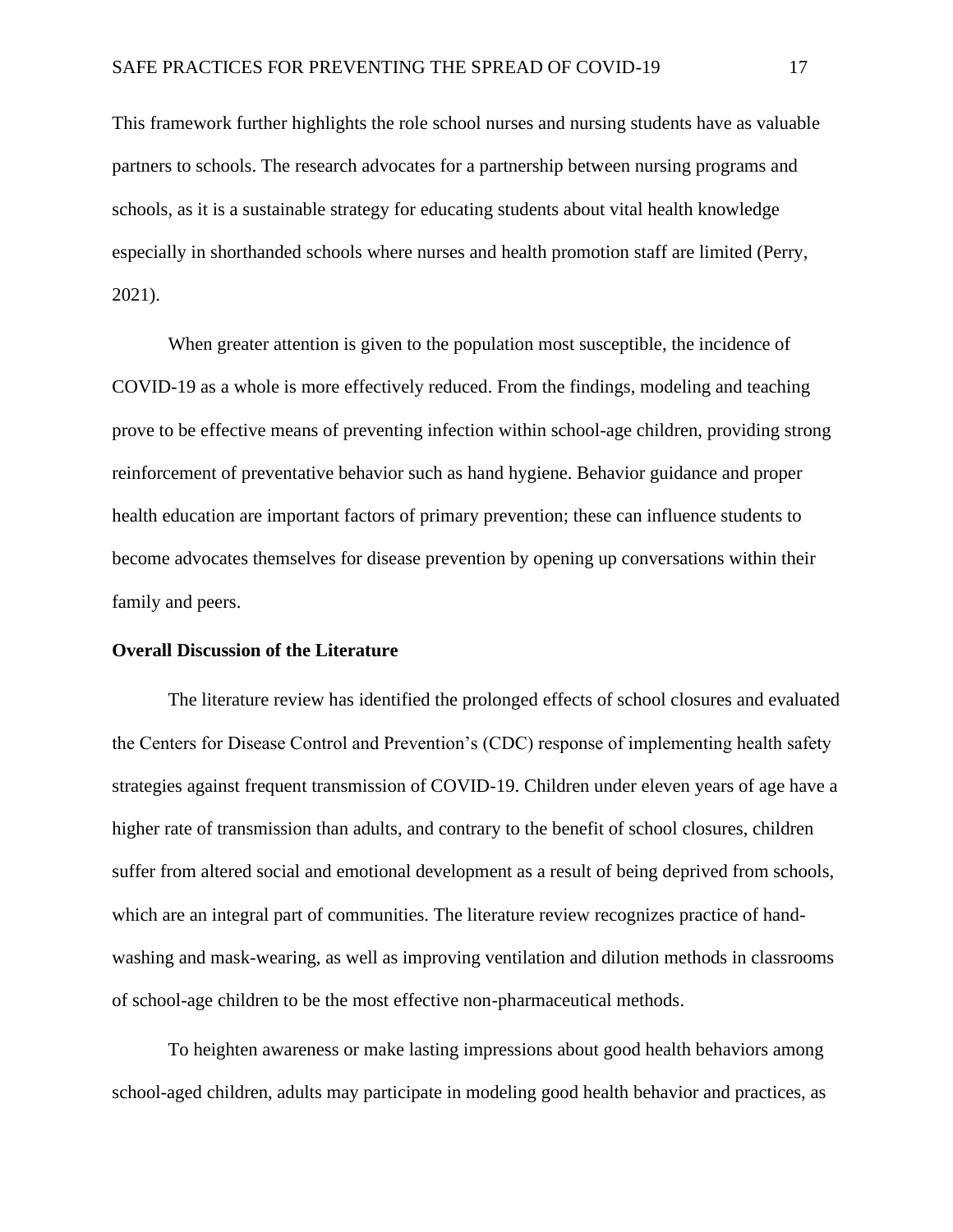well as school nurses and nursing students providing age-appropriate education in classrooms. The literature reviewed is not a conclusive assessment of the school-age population, as it is under-studied due to the recency of COVID-19; additional studies are necessary in order to support continued assessment.

Even though children may get vaccinations, it does not mean that they are completely immune. This further underscores the importance for non-pharmaceutical intervention for children to be studied closely. The studies support a general emphasis on children for COVID-19 intervention as the improvement of public health education is strongly urged for this susceptible population, as well as the role of school nurses and nursing students being essential for community health resources.

#### **Proposal for Further Study**

#### <span id="page-18-1"></span><span id="page-18-0"></span>**Overall Research Question**

After discussing seven articles in the literature review, simultaneously practicing nonpharmaceutical interventions within schools were proven to be effective in slowing transmission rates amongst children. With newfound understanding of how much of an impact each preventative measure carries, a study will be proposed for further research with the aim of answering the following questions:

- How can safe practices for preventing COVID-19 among school-aged children be taught effectively?
- For school-aged children, does providing education about the prevention and control of COVID-19 through effective safe practices either influence or improve their health behaviors?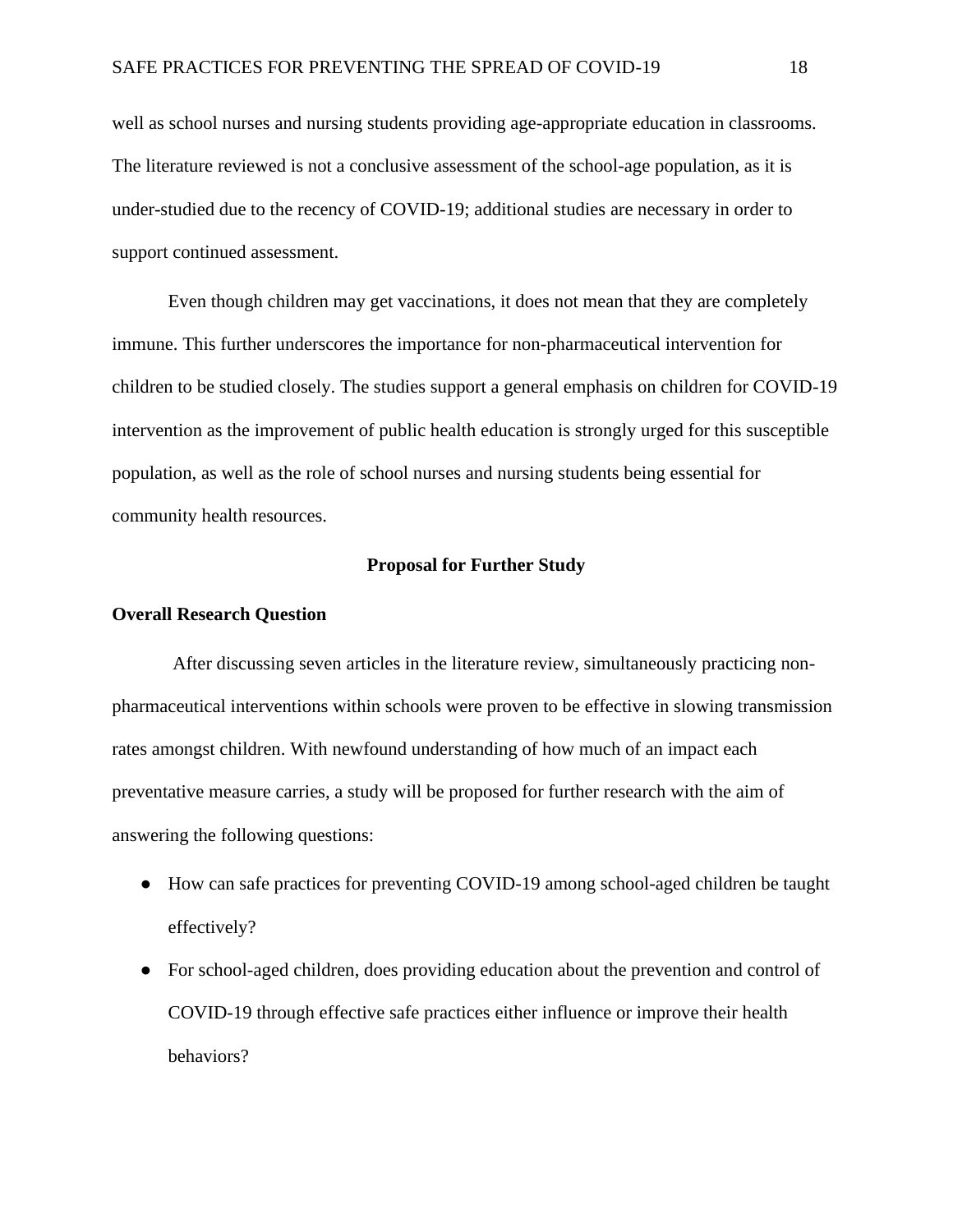#### <span id="page-19-0"></span>**The Rationale for Proposed Study**

Though it is argued that there are currently pharmaceutical interventions for protecting individuals from contracting COVID-19, there are currently COVID-19 booster shots being recommended in order to best protect ourselves against infection; in which one of the criterias for eligibility for a booster vaccine is only people ages twelve and above (CDC, 2022). Therefore, focusing primarily on non-pharmaceutical interventions would be most beneficial for school-aged children ages five-to-eleven to receive proper health education and demonstrations. Preventative measures and protocols have been in place since the COVID-19 was declared a pandemic. Despite this, only 42% of pupils showed excellent hand-washing cognition and behavior (Chen, 2020). With a need for health education and promotion, this proposed study can further evaluate the impact of the effectiveness of safe practices within school-aged children when performed consistently and correctly in classrooms.

### **Theoretical Framework**

<span id="page-19-1"></span>The first theoretical framework that supports the proposed research study is the Health Promotion Model. This nursing theory was first developed by Nola Pender in 1982, with revisions in 1996 based on the change of theoretical perspectives and empirical findings. The main purpose of this model is to assist nurses in understanding the major determinants of health behaviors, which in turn can be used to provide behavioral counseling to promote healthy lifestyles (Peptiprin, 2020). Pender emphasizes that collaboration among patients, families and communities is a vital component in a nurse's role in order to create best conditions for achieving optimum health and increase levels of well-being. According to Pender, there are five key concepts in the Health Promotion Model which includes: person, environment, nursing, health and illness. With the five key concepts in mind, the characteristics and life experience of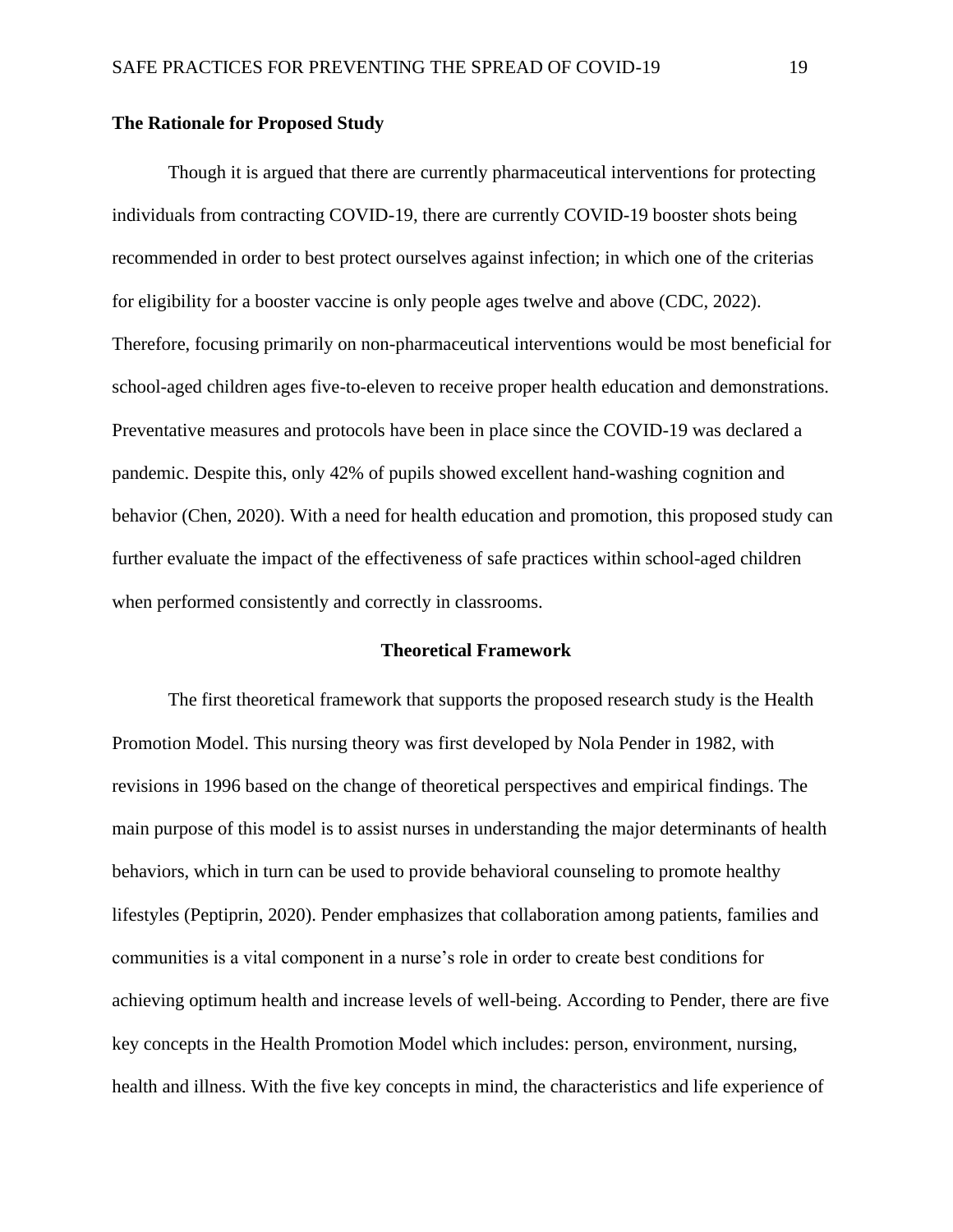each individual directly impacts their behavior, with the health of the individual being defined as the actualization of human potential. This actualization comes about through intentional, goaloriented behavior, mindful relationships, and self-care. It is important to consider personal factors and interpersonal or situational influences that could impact their likelihood of engaging health promoting behaviors, as a foundation can be created to structure nursing protocols and interventions. The Healthy Promotion Model focuses on individual characteristics and experiences, behavior-specific cognitions and affect and behavioral outcomes with an endpoint or outcome directed toward attaining positive health outcomes (Peptiprin, 2020). Utilizing this theory is essential to supporting the proposed study since the main focus is to promote safe practices to prevent further transmission of disease.

To strengthen the proposed study further, a second theoretical framework has been selected to provide additional support. Dr. Albert Bandura developed the Social Learning Theory in 1977 (McLeod, 2016). Bandura's theory derived from behaviorist learning theories of classical and operant conditioning, where he aimed to explore two important ideas: mediating processes occurring between stimuli and responses and behavior being learned by one's environment through observational learning. Bandura illustrated this during his famous Bobo doll experiment in 1961, in which he tested his hypothesis that children observe and interact with the people around them and become influenced by modeled behavior. In today's society there are many influential models such as parents, television networks, social media, peers and teachers at school that can provide examples of behaviors to observe and imitate (McLeod, 2016). His study supported this idea as children who observed aggressive models of behavior displayed far more aggression in the form of imitation versus those who were modeled non-aggressive behaviors, or control groups. Through his discovery, Bandura proposed four mediational processes: attention,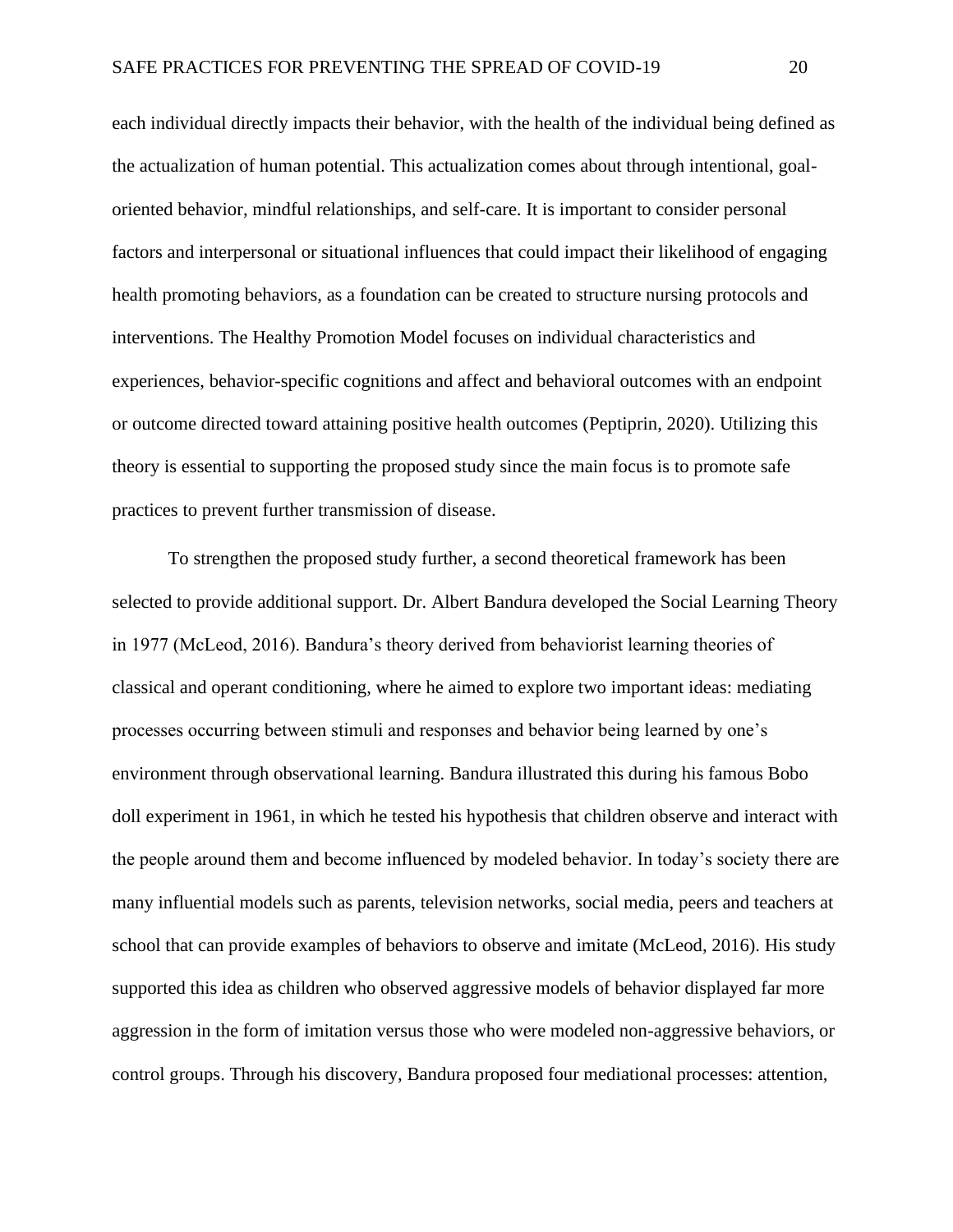retention, reproduction and motivation. Through his discovery, Bandura proposed four mediational processes: attention, retention, reproduction and motivation. A behavior cannot be reproduced unless an individual pays close attention to the modeled behavior. This means one's thought process and influential factors, such as how willing they are to perform the behavior, must be carefully considered. This is important to note because individuals are within different stages of cognitive development.

During the school-age stage of cognitive development, children are able to use thought processes to undergo events and actions (Hockenberry, 2016). Throughout these years, relationships between things and ideas begin to connect as they also progress into conceptual understanding. School-age children are also able to focus on tasks for longer periods of time. Integration of Pender's Health Promotion Model and Bandura's Social Learning Theory strengthens the outcomes of effective teaching methods and optimizes children's learning in regards to safe practices for preventing the spread of COVID-19. When considering factors that enhance a child's cognitive learning experience, their motivation and willingness to demonstrate the healthy promoted behavior being modeled increases.

#### <span id="page-21-0"></span>**Primary Research Aims**

The main goal for this primary research is to evaluate the effectiveness of providing education and demonstration to school-age children about the safe practices explored in the literature review. Questions to be answered specifically are:

- With close consideration of the school-age stage of cognitive development, what are activities or ways to engage children in participating in health behaviors?
- Can the implemented health lesson and demonstration be applicable to all elementary school grades?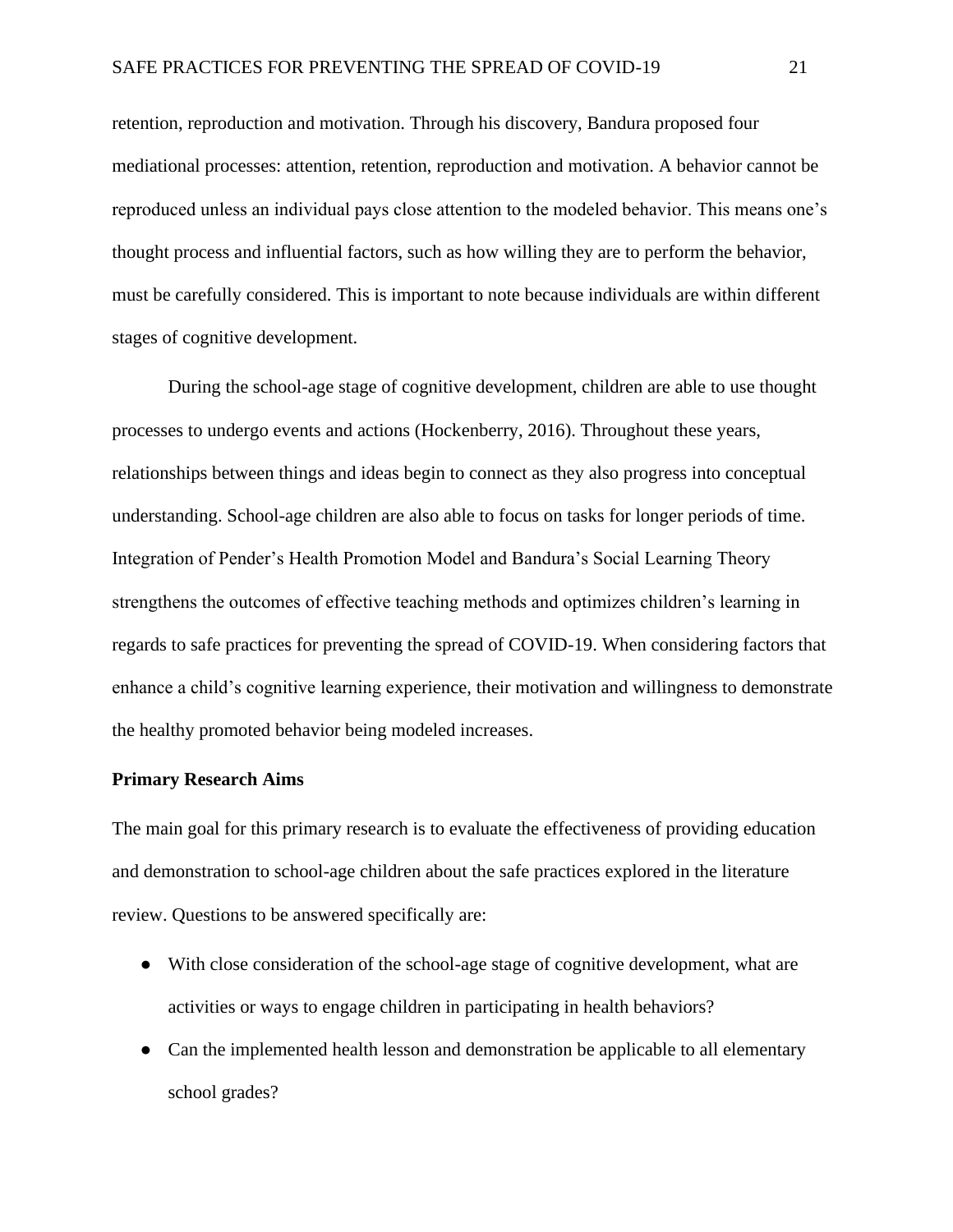#### <span id="page-22-0"></span>**Ethical Considerations**

Approval from the Internal Review Board (IRB) is crucial to beginning the study especially since additional requirements upon the IRB have been imposed by federal regulations for vulnerable research participants. This study requires collaboration and participation from researchers, school-age children, teachers and any necessary staff or faculty such as the school's nurse; all who are considered vulnerable populations. Ethical considerations to account for include: protection of privacy, the study involving minimal risks and consent from parents or guardians with assent by children.

To protect the privacy and confidentiality of participants involved in the study, the survey that will be distributed will not require any form of identification and will therefore, remain anonymous. The only identifier is the grade number, which is representative of the grade's school teachers and their students. Any data or study information will be stored in a passwordprotected computer that can only be accessed by research members.

The goal of the proposed study is to identify ways to engage students in practicing effective health behaviors that protect us from contracting COVID-19. The research being conducted involves minimal-to-no risk for the vulnerable populations. Students involved in the study will be monitored, and assisted if needed, by trained research nurses, nursing students or teachers and staff; who are also trained.

To emphasize, all participants involved in the study will be informed of the steps and procedures and can choose to remove themselves at any point during the study. Informed consent must be given from the elementary school(s), staff and other faculty, teachers, parents or guardians and students assent. Assent is defined as a child's agreement to participate in the study.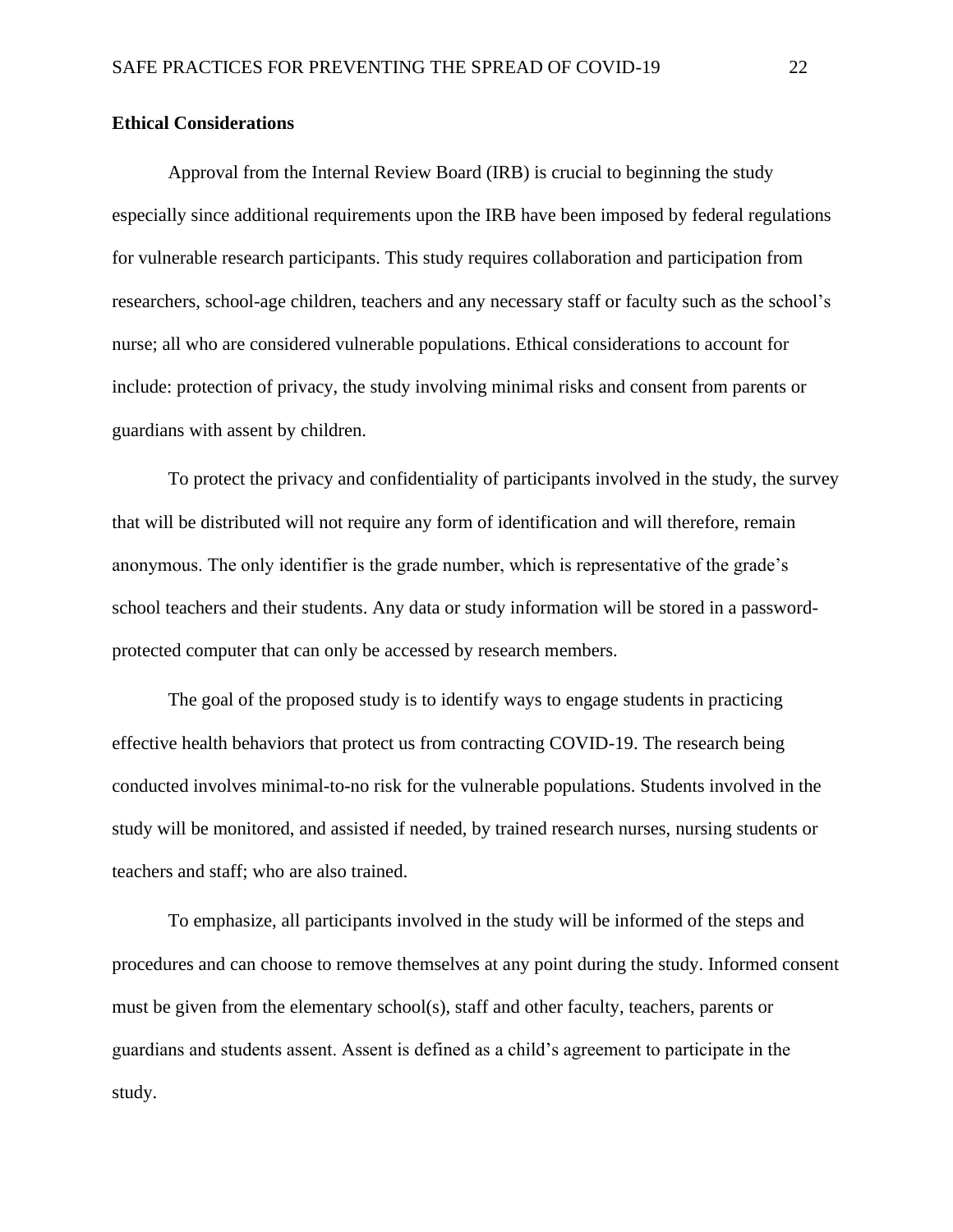#### **Research Methods**

#### <span id="page-23-1"></span><span id="page-23-0"></span>**Research Design**

Using a qualitative, cross-sectional study approach will be the most effective method for conducting this research study. Participants will be purposefully selected to participate in education intervention.

#### <span id="page-23-2"></span>**Population**

The target population for this study include children who attend elementary school inperson in Solano County, Bay Area. This is limited to the school-age population which is considered ages six to twelve.

#### <span id="page-23-3"></span>**Sample Size**

The sample size for this proposed study will include a minimum of 100 students. At least one class from each grade will be purposefully selected. Classes from each grade will only be selected based on consent from the student's parent or guardian and their teacher, who granted their instruction time to participate.

#### <span id="page-23-4"></span>**Strategy of Recruitment**

Proposed strategies for recruitment include direct contact with the school's principal or staff; such as email or telephone call. Social media has become a popular source of information and communication, oftentimes, school's run their own social media pages or profiles. This can also be another way of recruiting participants. If a school is interested in participating in receiving health education as part of the study, they may contact the research team by telephone or email. Once researchers have obtained IRB approval, and approval of all participants; including children and their parents or guardians, the study may proceed to the next step.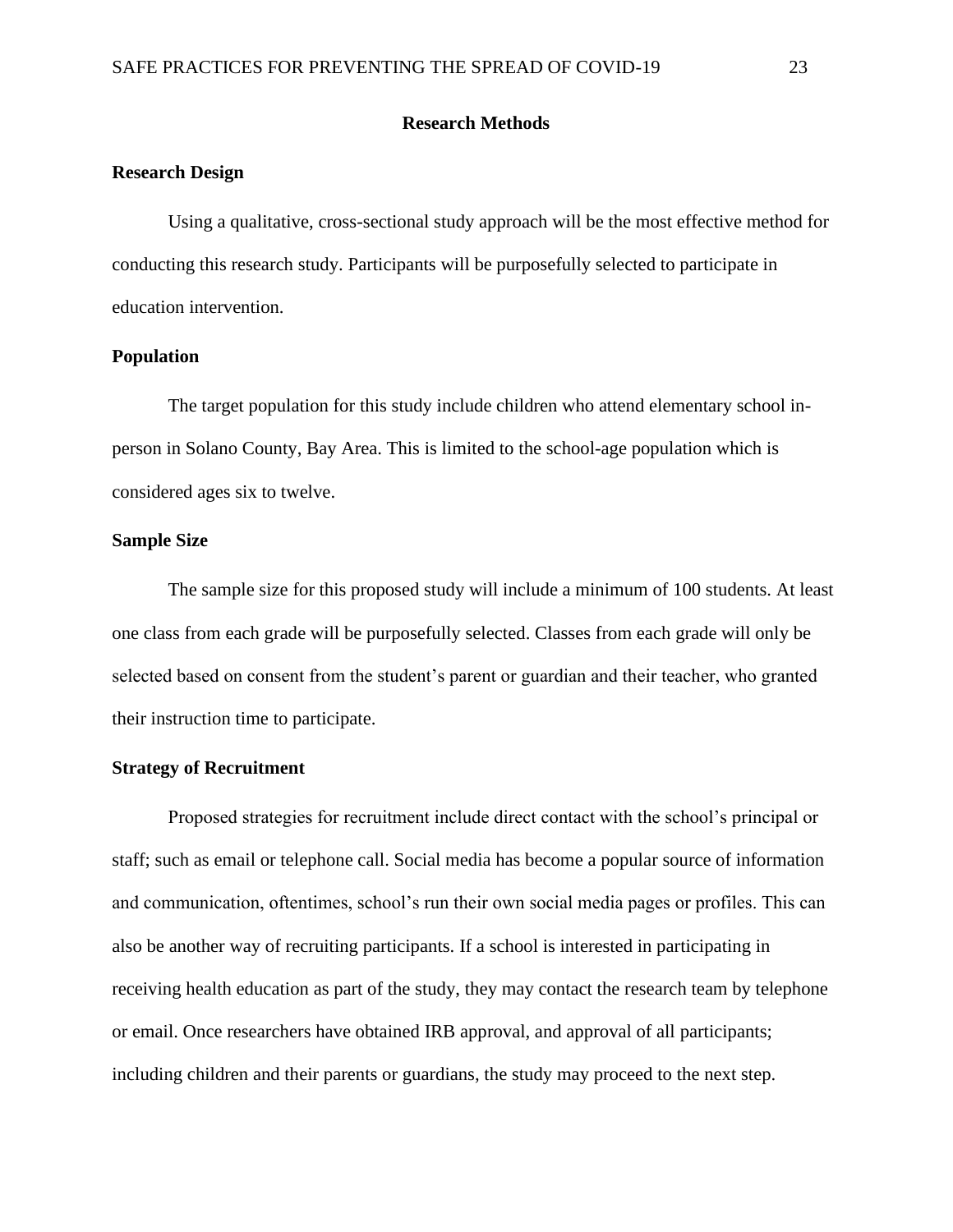Researchers could also suggest taking the time to discuss with faculty the purpose of the study; in which is to promote health education using a toolkit or framework that can be used to train other teachers and staff to teach to their students. Incentives include allowing schools to utilize the tool if it is approved and effective, and for the students goodie bags that promote health, similar to one given in dental offices after an appointment, can be given out after the lesson and demonstration. The goodie bag may include a designed mask, an "All About Me" (poster that helps students get to know each other even when socially distanced), hand sanitizer, etc.

#### <span id="page-24-0"></span>**Methodology**

After informed consent is obtained, teachers and faculty will be interviewed regarding what aspect of safe practices for preventing COVID-19 would they like to be emphasized in their classroom.

An educational seminar will be conducted for one class from each grade about the different preventative practices discussed in the literature review: Hand-hygiene, social distancing, mask-wearing and ventilation. A trained nurse or nursing student from the research team will conduct the lesson while one other researcher, the class teacher and other faculty observe. The seminar will begin with a pretest to determine a baseline of the students' knowledge or awareness of health practices. After the pretest, a presentation on a large screen that is colorful with visuals, followed by demonstrations and activities (more detailed lesson plan in appendix c).

A return demonstration and participation will be asked from the students for all the activities. Once the activities are completed, a post test will be conducted followed by a closing discussion where students will reflect about what they learned during the educational lesson.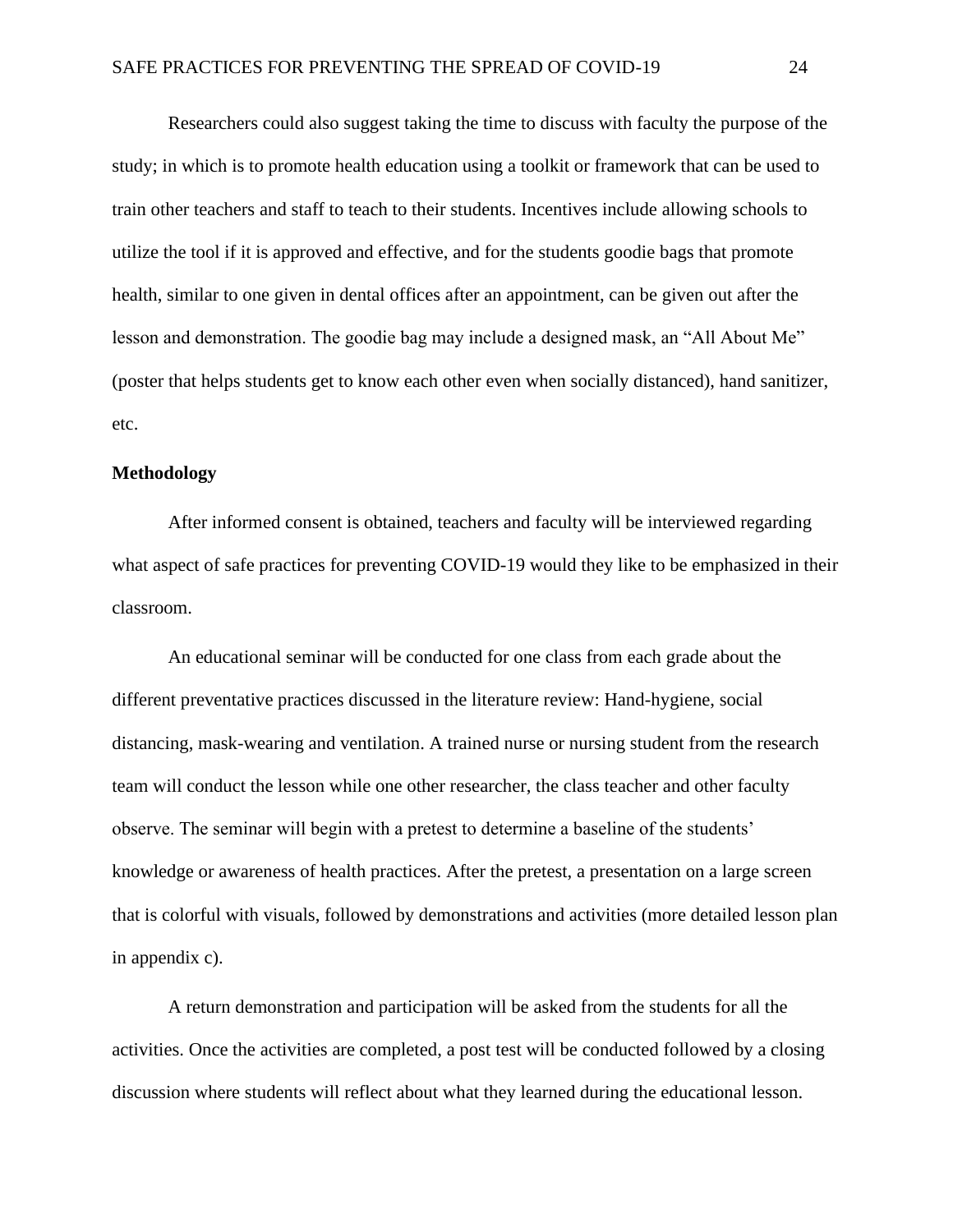After students return the post test, incentives may be given mentioned in the *strategy for recruitment* section; goodie bags that relate to the health education lesson. Students may also be given a pamphlet with the goodie bag that summarizes the main points of the lesson to take home and demonstrate to their families.

#### <span id="page-25-0"></span>**Content Analysis of Qualitative Research**

Pretests and post tests will be collected during the health education lesson. Data for this cross-sectional study will be organized into a table which is then separated into pre-test and post test. Each question of the tests has a right or wrong answer. The number of correct responses or wrong responses will be out of the number of students in the class. For instance, if 10 out of 28 students said "Yes" to "I wash my hand before I eat" during the pre test, with 20 out of 28 students saying yes during the post test, then that would mean 35% of students said yes to washing their hands before the lesson and 71% of students said yes after the lesson, showing a 36% increase in understanding of knowing that hand hygiene should be performed before they eat.

#### **Conclusion**

<span id="page-25-1"></span>The literature review has gathered information that evaluates the impact health education may have on school-aged children and their health behaviors. The effective safe practices that were explored in the literature review have been proven to reduce the transmission of SARS-CoV-2 within schools when simultaneously practiced consistently and correctly. Practicing these preventative measures in schools can help prevent complications from arising in school-age children and allow a more safe transition back to classrooms. The proposal can offer a way to promote health behaviors in an engaging manner that motivates school-age children to follow the behavior or practice demonstrated to them and possibly influence the way they view their health.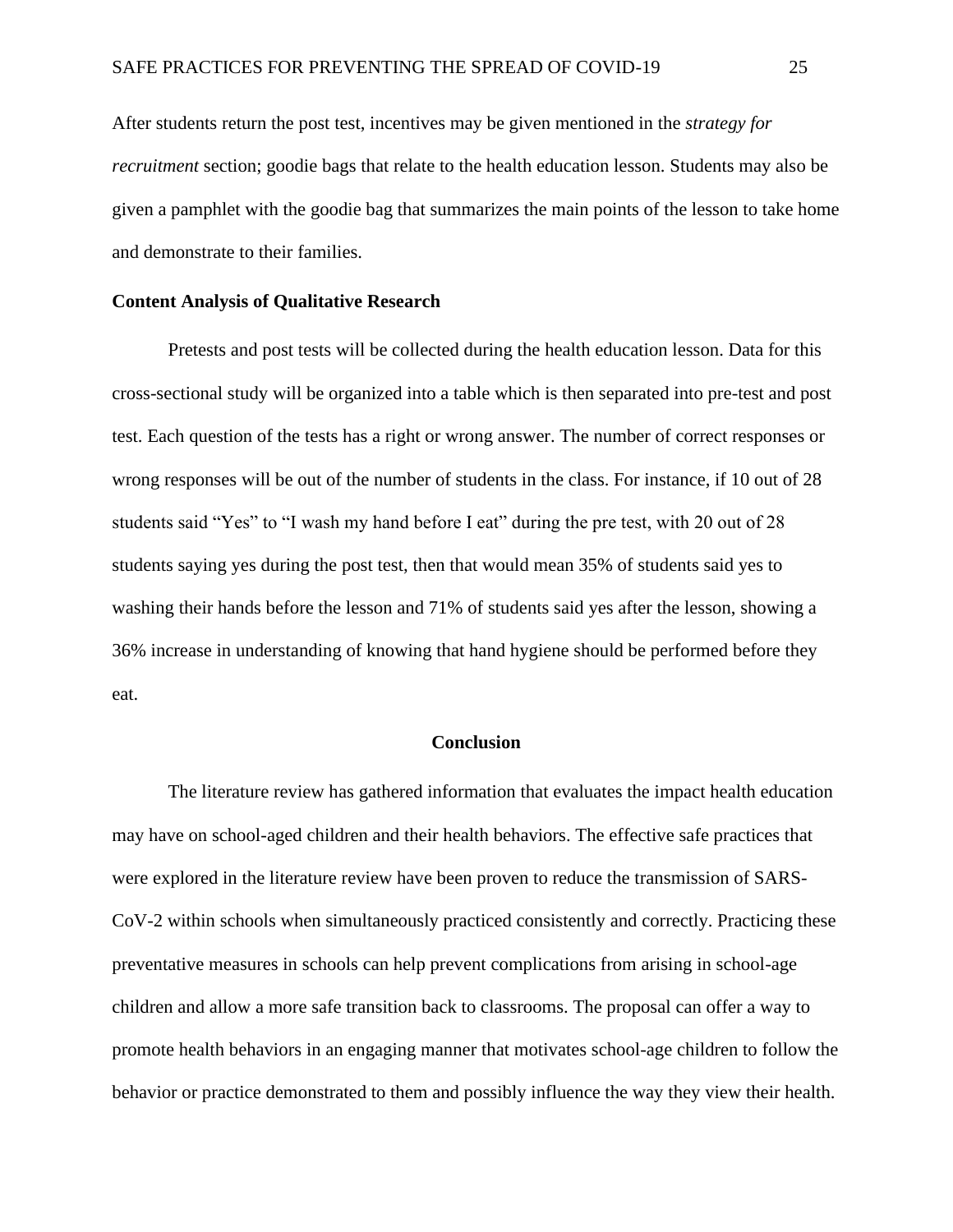The study can be carried further by expanding research to other counties of the Bay Area or even other regions, evaluating the effectiveness of implementing a curriculum to school-age children to participate in every year to emphasize the importance of health safety.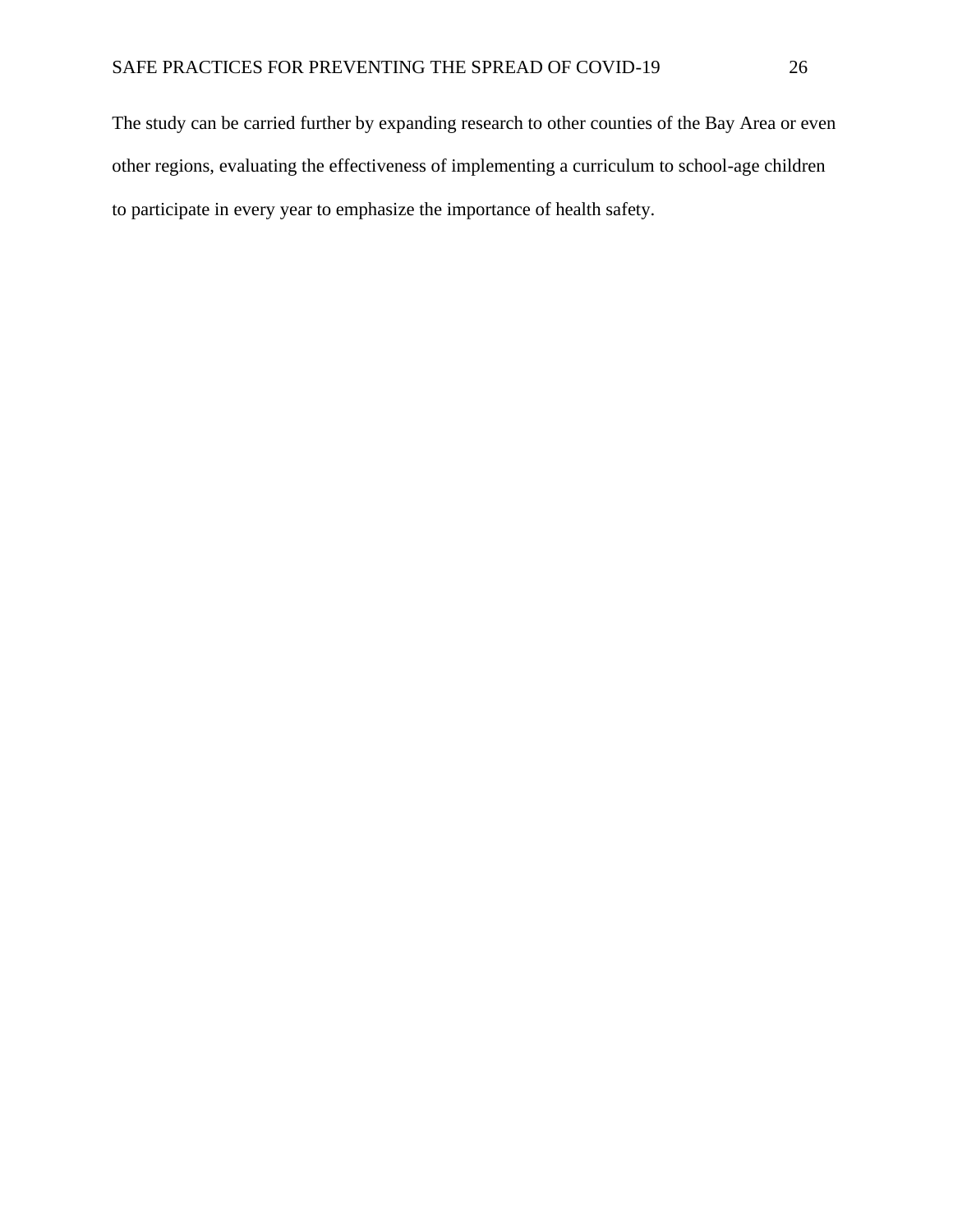#### **References**

- <span id="page-27-0"></span>American Academy of Pediatrics. (2022, March 18). Post-covid conditions in children and teens. https://www.healthychildren.org/English/health-issues/conditions/COVID-19/Pages/Post-COVID-Conditions-in-Children-and-Teens.aspx
- Bagherzadeh, M., Salehi, L., & Mahmoodi, Z. (2021). Investigating preventive health behaviors against COVID-19 in elementary school students' parents: A cross-sectional study from Tehran - Capital of Iran. Journal of education and health promotion, 10, 435. https://www.ncbi.nlm.nih.gov/pmc/articles/PMC8719560/
- Barnett, W.S., & Jung, K. (2021). Seven Impacts of the Pandemic on Young Children and their Parents: Initial Findings from NIEER's December 2020 Preschool Learning Activities Survey. New Brunswick, NJ: National Institute for Early Education Research. ERIC: ED613105 https://nieer.org/research-report/seven-impacts-of-the-pandemic-on-youngchildren-and-their-parents-initial-findings-from-nieers-december-2020-preschoollearning-activities-survey
- Centers for Disease Control and Prevention. (2022, April). CDC Covid Data tracker. Atlanta, GA: US Department of Health and Human Services, CDC. Retrieved April 21, 2022, from https://covid.cdc.gov/covid-data-tracker/#datatracker-home
- Centers for Disease Control and Prevention. (2021, December 15). Science brief: Transmission of SARS-COV-2 in K-12 schools and early care and education programs - updated. Centers for Disease Control and Prevention. https://www.cdc.gov/coronavirus/2019 ncov/science/science-briefs/transmission\_k\_12\_schools.html#schools-cov2-transmission
- Chen, Xuyu & Ran, Li & Liu, Qing & Hu, Qikai & Du, Xueying & Tan, Xiaodong. (2020). Hand Hygiene, Mask-Wearing Behaviors and Its Associated Factors during the COVID-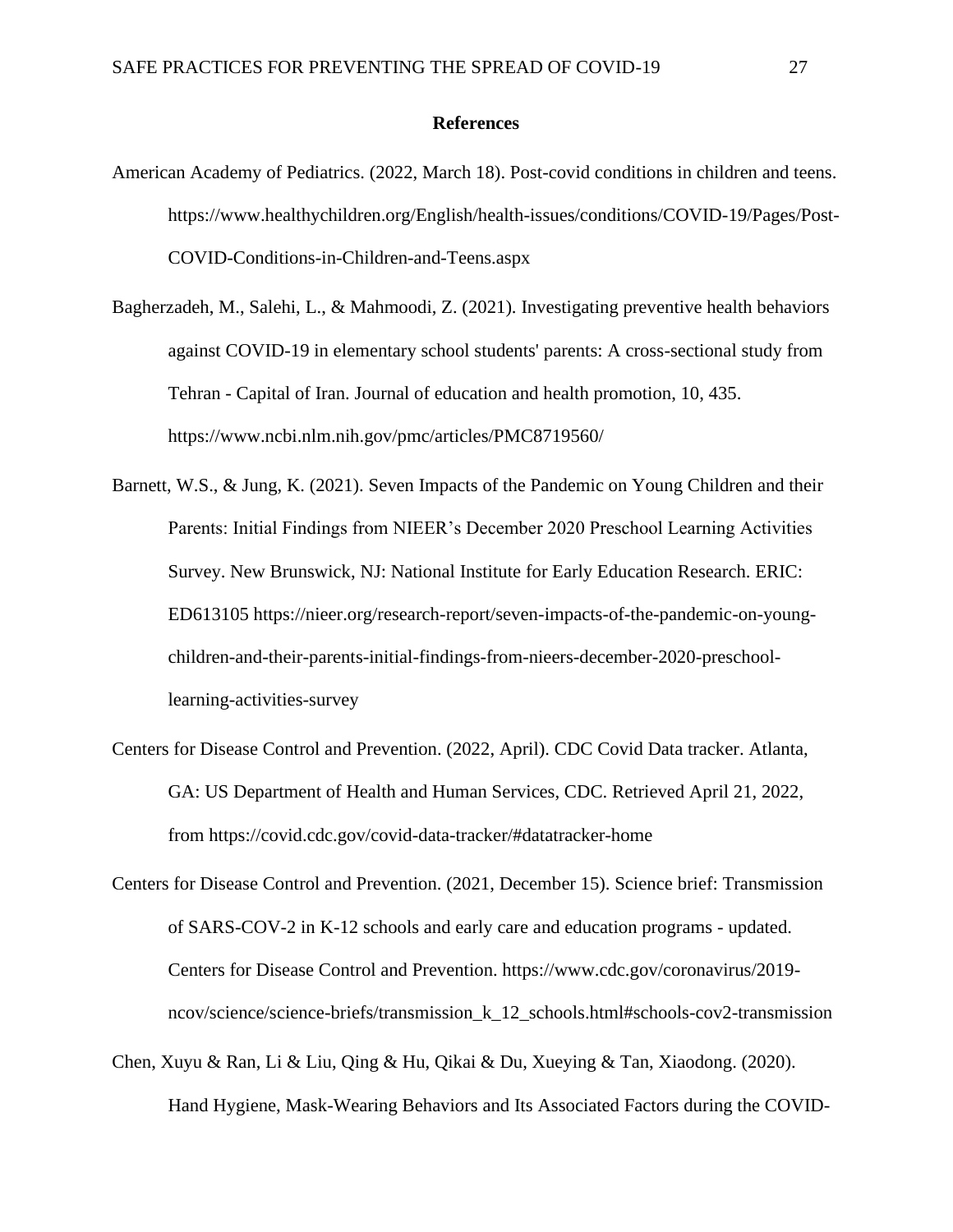19 Epidemic: A Cross-Sectional Study among Primary School Students in Wuhan, China. International Journal of Environmental Research and Public Health. 17. 2893. https://doi.org/10.3390/ijerph17082893

- Gettings, J., Czarnik, M., Morris, E., Haller, E., Thompson-Paul, A. M., Rasberry, C., Lanzieri, T. M., Smith-Grant, J., Aholou, T. M., Thomas, E., Drenzek, C., & amp; MacKellar, D. (2021). Mask use and ventilation improvements to reduce COVID-19 incidence in elementary schools — Georgia, November 16–December 11, 2020. MMWR. Morbidity and Mortality Weekly Report, 70(21), 779–784. https://doi.org/10.15585/mmwr.mm7021e1
- Head, J. R., et al. (2021). School closures reduced social mixing of children during COVID-19 with implications for transmission risk and school reopening policies. Journal of The Royal Society Interface, 18(177). https://doi.org/10.1098/rsif.2020.0970
- Hockenberry, M. (2016) Wong's Essentials of Pediatric Nursing (10th ed). Mosby, Inc.: St. Louis, MO.
- McLeod, S. A. (2016, February 05). Bandura social learning theory. Simply Psychology. www.simplypsychology.org/bandura.html
- Ng, O. T., Koh, V., Chiew, C. J., Marimuthu, K., Thevasagayam, N. M., Mak, T. M., Chua, J. K., Ong, S. S., Lim, Y. K., Ferdous, Z., bte Johari, A. K., Cui, L., Lin, R. T., Tan, K. B., Cook, A. R., Leo, Y.-S.,  $\&$ amp; Lee, V. J. (2022). Impact of SARS-COV-2 vaccination and paediatric age on Delta variant household transmission. Clinical Infectious Diseases. https://doi.org/10.1093/cid/ciac219
- Perry, J., McClure, N., Palmer, R., & amp; Neal, J. L. (2021). Utilizing academic–community partnerships with nursing students to improve hand hygiene in elementary students to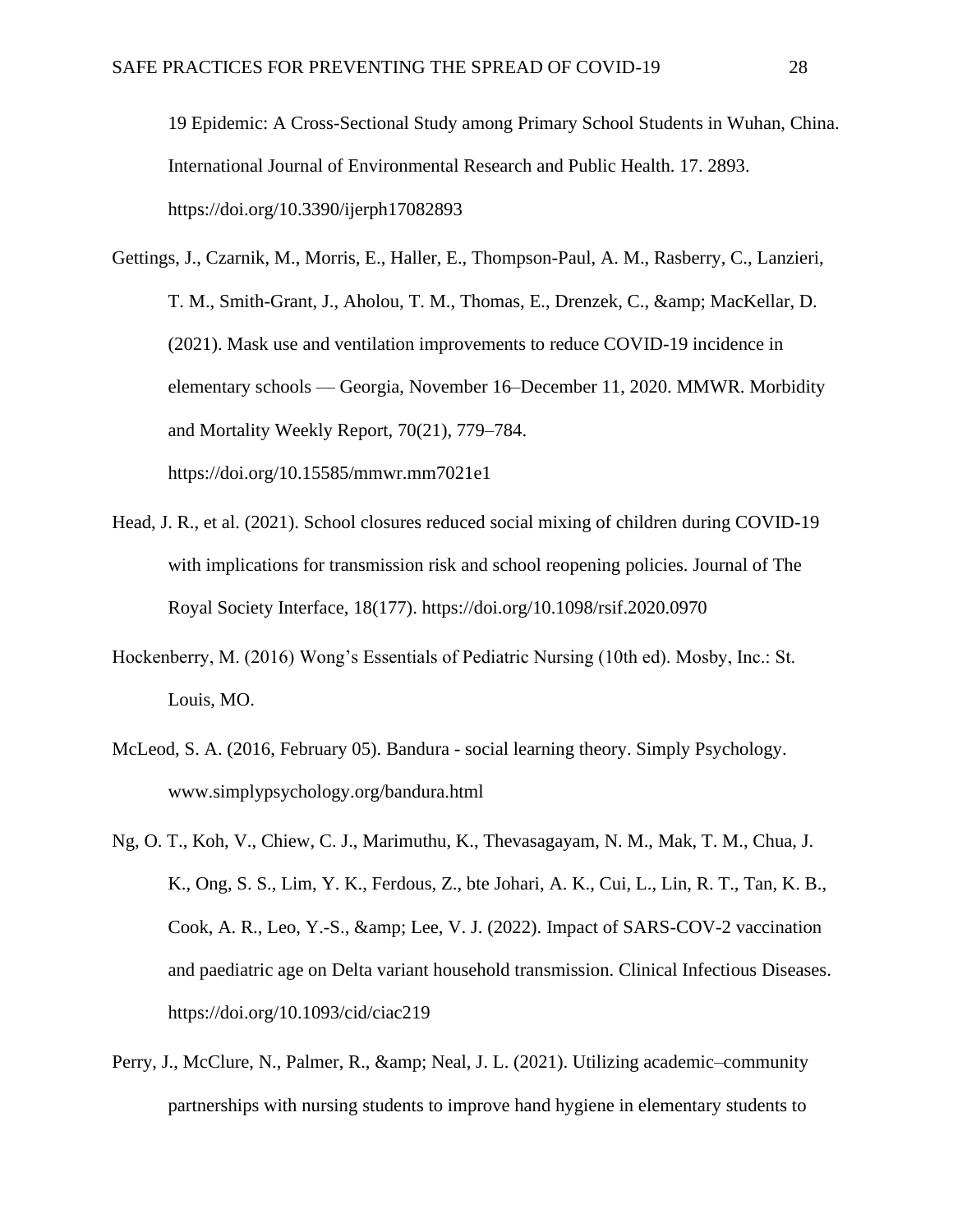reduce transmission of COVID-19. NASN School Nurse, 36(6), 333–338.

https://doi.org/10.1177/1942602X20986958

Petiprin, Alice. Pender's Health Promotion Model. Nursing Theory. (2020, July 21).

https://nursing-theory.org/theories-and-models/pender-health-promotion-model.php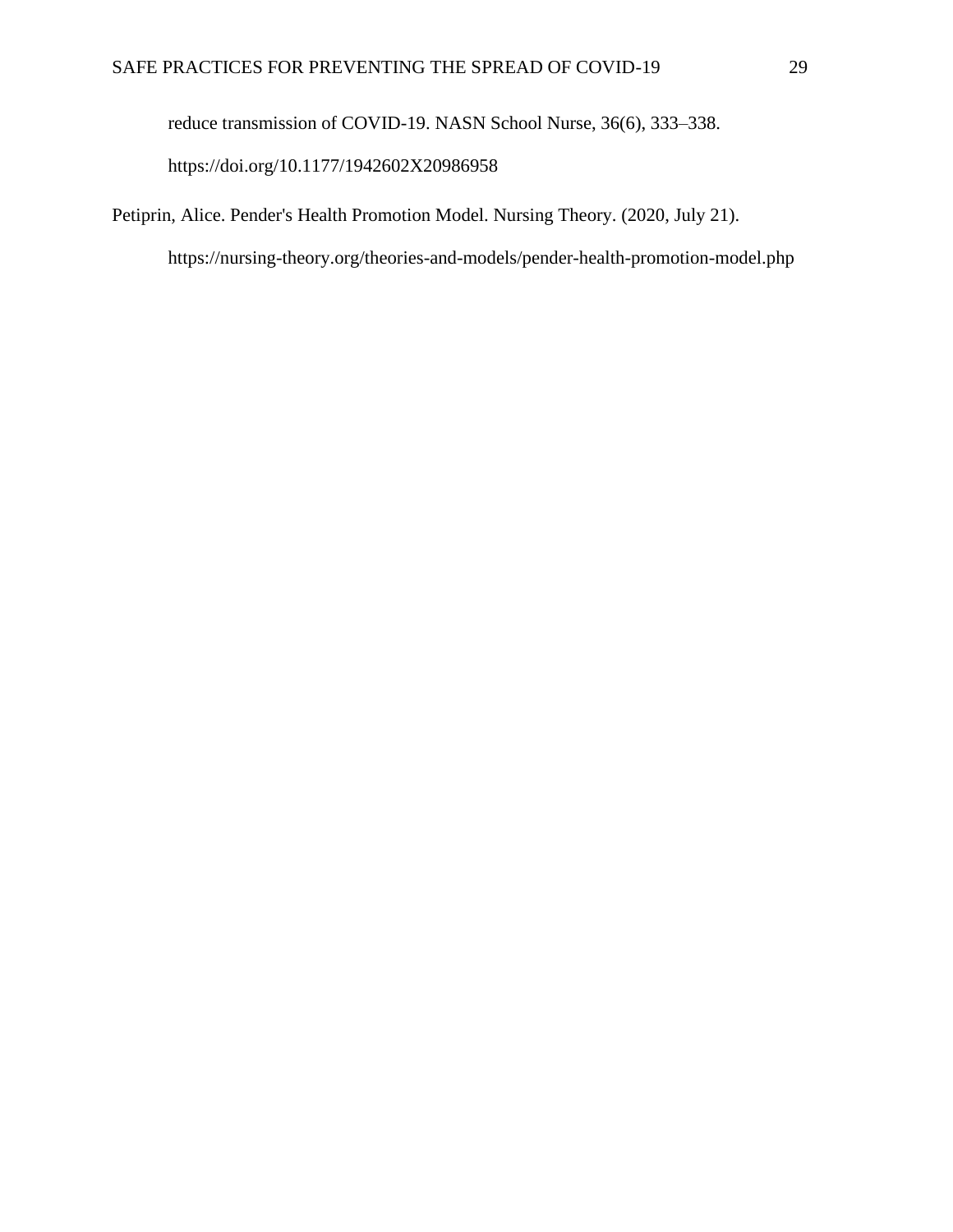# **Appendix A**

# **Literature Review Table**

<span id="page-30-0"></span>

| <b>Authors/Citation</b>                                                                                                                                                                                                                                                                                                | Purpose/Objective                                                                                                                                                                                             | N     | <b>Sample - Population of</b>                                                                                                                                                                      | <b>Study Design</b>                                                                        | <b>Study Methods</b>                                                                                                                                                                                                                                                                                                       | <b>Major Finding(s)</b>                                                                                                                                                                                                                                                                                                                                                                                                                                                           | <b>Strengths</b>                                                                                                                                                                                                                                                                                                                                            | <b>Limitations</b>                                                                                                                                                                                                                                                                                 |
|------------------------------------------------------------------------------------------------------------------------------------------------------------------------------------------------------------------------------------------------------------------------------------------------------------------------|---------------------------------------------------------------------------------------------------------------------------------------------------------------------------------------------------------------|-------|----------------------------------------------------------------------------------------------------------------------------------------------------------------------------------------------------|--------------------------------------------------------------------------------------------|----------------------------------------------------------------------------------------------------------------------------------------------------------------------------------------------------------------------------------------------------------------------------------------------------------------------------|-----------------------------------------------------------------------------------------------------------------------------------------------------------------------------------------------------------------------------------------------------------------------------------------------------------------------------------------------------------------------------------------------------------------------------------------------------------------------------------|-------------------------------------------------------------------------------------------------------------------------------------------------------------------------------------------------------------------------------------------------------------------------------------------------------------------------------------------------------------|----------------------------------------------------------------------------------------------------------------------------------------------------------------------------------------------------------------------------------------------------------------------------------------------------|
|                                                                                                                                                                                                                                                                                                                        | of Study                                                                                                                                                                                                      |       | interest                                                                                                                                                                                           |                                                                                            |                                                                                                                                                                                                                                                                                                                            |                                                                                                                                                                                                                                                                                                                                                                                                                                                                                   |                                                                                                                                                                                                                                                                                                                                                             |                                                                                                                                                                                                                                                                                                    |
| Bagherzadeh, M.,<br>Salehi, L., &<br>Mahmoodi, Z.<br>$(2021)$ . Investigating<br>preventive health<br>behaviors against<br>COVID-19 in<br>elementary school<br>students' parents: A<br>cross-sectional study<br>from Tehran -<br>Capital of Iran.<br>Journal of education<br>and health<br>promotion, 10, 435.         | The objective of this<br>is study is to<br>investigate factors<br>affecting the<br>preventative<br>behavior in<br>elementary school<br>students' parents<br>based on protection<br>motivation theory<br>(PMT) | 660   | The target population for<br>this study are parents of<br>elementary school<br>students. Multistage<br>sampling was used.                                                                          | Cross-sectional<br>study, Descriptive<br>statistics and<br>Analytical<br><b>Statistics</b> | Multi-sectional<br>questionnaire, including<br>sections on demographic<br>characteristics, PMT<br>constructs, self-reported<br>health and information<br>sources related to<br>COVID-19. PMT<br>questions scored on a 5-<br>point Likert scale; 1 being<br>definitely disagree and 5<br>being definitely agree.            | There is significant<br>association between all<br>PMT constructs and<br>preventative behaviors.<br>Preventative behaviors<br>had the strongest, direct<br>relationship with age.<br>Knowledge had the<br>greatest impact on<br>preventive behaviors<br>through indirect and<br>direct routes.<br>The more awareness of<br>the individuals related<br>to the consequences<br>and costs of the<br>disease, the more the<br>likelihood of their<br>protective behaviors<br>will be. | The study looks at<br>children's health<br>behaviors from a<br>different approach<br>with consideration of<br>their adult figures<br>(parents, guardians).<br>Uses protection<br>motivation theory to<br>support their<br>findings which lead<br>to the discovery of a<br>correlation between<br>independent<br>variables and<br>preventative<br>behaviors. | Online surveys limited<br>guidance available to<br>responders, potentially<br>influencing their<br>responses.<br>Though children's<br>behavior was expected<br>to be influenced by<br>their parents, how<br>children's behavior<br>was acquired through<br>cognitive learning was<br>not measured. |
| Barnett, W.S., &<br>Jung, K. (2021).<br>Seven Impacts of the<br>Pandemic on Young<br>Children and their<br>Parents: Initial<br>Findings from<br>NIEER's December<br>2020 Preschool<br>Learning Activities<br>Survey. New<br>Brunswick, NJ:<br>National Institute for<br>Early Education<br>Research. ERIC:<br>ED613105 | The purpose is to<br>explore the seven<br>impacts of COVID-<br>19 on children's<br>education.                                                                                                                 | 1,001 | The target population of<br>the study consisted of<br>non-institutionalized U.S.<br>adults age 18 and older<br>with at least one child in<br>their household ranging<br>from age 3 to 5 years old. | Qualitative study                                                                          | A survey sent via email to<br>selected panel members<br>was asked questions<br>regarding their 3-5 year-<br>old child regarding items<br>such as the child's daily<br>activities during the<br>pandemic and the child's<br>childcare and preschool<br>as well as program<br>experiences before and<br>during the pandemic. | The pandemic has<br>largely impacted<br>upended homelife and<br>preschool programs,<br>making it more<br>challenging for both<br>parents and<br>communities to provide<br>optimal learning<br>experiences for young<br>children's learning and<br>development.                                                                                                                                                                                                                    | The study included a<br>large sample size.<br>Study-specific post-<br>stratification weights<br>have been applied to<br>the final sample to<br>adjust for survey<br>nonresponse to<br>ensure proper<br>distributions for the<br>specific target<br>population.                                                                                              | Recall bias of<br>information may have<br>occurred which can<br>impact the results of<br>the survey.                                                                                                                                                                                               |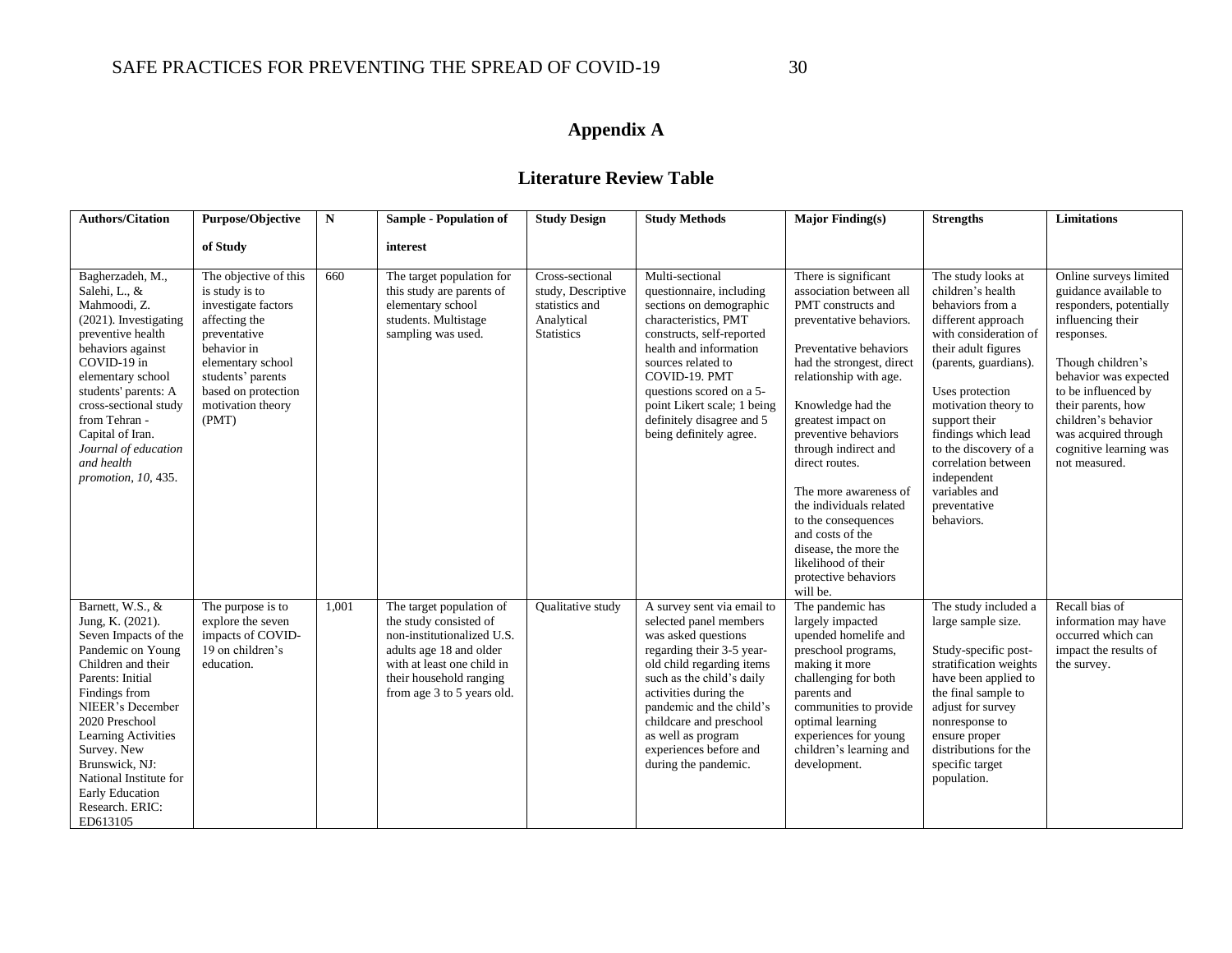| <b>Authors/Citation</b>                                                                                                                                                                                                                                                                                                                                                                                                                              | Purpose/Objective                                                                                                                                                                            | $\mathbf N$ | <b>Sample - Population of</b>                                                                                                                                                                                                                                                                                                                               | <b>Study Design</b>                          | <b>Study Methods</b>                                                                                                                                                                                                                                                                                 | Major Finding $(s)$                                                                                                                                                                                                                                                                                                                                                                                                             | <b>Strengths</b>                                                                                                                                                                                                                                                        | Limitations                                                                                                                                                                                                                          |
|------------------------------------------------------------------------------------------------------------------------------------------------------------------------------------------------------------------------------------------------------------------------------------------------------------------------------------------------------------------------------------------------------------------------------------------------------|----------------------------------------------------------------------------------------------------------------------------------------------------------------------------------------------|-------------|-------------------------------------------------------------------------------------------------------------------------------------------------------------------------------------------------------------------------------------------------------------------------------------------------------------------------------------------------------------|----------------------------------------------|------------------------------------------------------------------------------------------------------------------------------------------------------------------------------------------------------------------------------------------------------------------------------------------------------|---------------------------------------------------------------------------------------------------------------------------------------------------------------------------------------------------------------------------------------------------------------------------------------------------------------------------------------------------------------------------------------------------------------------------------|-------------------------------------------------------------------------------------------------------------------------------------------------------------------------------------------------------------------------------------------------------------------------|--------------------------------------------------------------------------------------------------------------------------------------------------------------------------------------------------------------------------------------|
|                                                                                                                                                                                                                                                                                                                                                                                                                                                      | of Study                                                                                                                                                                                     |             | interest                                                                                                                                                                                                                                                                                                                                                    |                                              |                                                                                                                                                                                                                                                                                                      |                                                                                                                                                                                                                                                                                                                                                                                                                                 |                                                                                                                                                                                                                                                                         |                                                                                                                                                                                                                                      |
| https://nieer.org/rese<br>arch-report/seven-<br>impacts-of-the-<br>pandemic-on-young-<br>children-and-their-<br>parents-initial-<br>findings-from-<br>nieers-december-<br>2020-preschool-<br>learning-activities-<br>survey                                                                                                                                                                                                                          |                                                                                                                                                                                              |             |                                                                                                                                                                                                                                                                                                                                                             |                                              |                                                                                                                                                                                                                                                                                                      |                                                                                                                                                                                                                                                                                                                                                                                                                                 |                                                                                                                                                                                                                                                                         |                                                                                                                                                                                                                                      |
| Chen, Xuyu & Ran,<br>Li & Liu, Qing &<br>Hu, Qikai & Du,<br>Xueying & Tan,<br>Xiaodong. (2020).<br>Hand Hygiene,<br>Mask-Wearing<br>Behaviors and Its<br><b>Associated Factors</b><br>during the COVID-<br>19 Epidemic: A<br>Cross-Sectional<br>Study among<br>Primary School<br>Students in Wuhan,<br>China. International<br>Journal of<br>Environmental<br>Research and Public<br>Health. 17. 2893.<br>https://doi.org/10.33<br>90/ijerph17082893 | To grasp a better<br>understanding of the<br>current situation of<br>hand hygiene and<br>face masks among<br>primary school<br>students in Wuhan,<br>China, where<br>COVID-19<br>originated. | 8,569       | A total of 9145 students<br>from 15 primary schools<br>in Wuhan, China<br>participated in the study;<br>however, 576 were<br>excluded with exclusion<br>criteria of (1) filling time<br>less than $90s$ ; $(2)$ repeated<br>filling (IP and basic<br>information are<br>completely consistent);<br>(3) information of<br>residence or school is<br>missing. | Cross-sectional<br>and Quantitative<br>study | An online questionnaire<br>was forwarded to the<br>student's parents by the<br>school teacher and was<br>filled in by the students<br>uniformly with the<br>supervision of their<br>parents. A simple random<br>sampling technique was<br>conducted.                                                 | Hand hygiene is<br>remarkably important<br>element of infection<br>control<br>Appropriate hand<br>washing intervention<br>could break<br>transmission cycle and<br>reduce risk between 6%<br>and 44%<br>N95 masks and surgical<br>masks could separately<br>block 68-91% of<br>pathogens.<br>Educational level of<br>parents can explain<br>increased awareness of<br>perceived susceptibility<br>and severity of<br>infection. | The study analyzes<br>different<br>social/biological<br>factors such as<br>gender, grade,<br>outgoing history,<br>father's occupation,<br>and mother's<br>educational<br>background.<br>The study also<br>acknowledges its<br>own limitations<br>within their research. | Recall bias and social<br>desirability bias may<br>be caused by self-<br>reported property of<br>the research.<br>Cause-effect<br>relationships cannot be<br>established due to the<br>inherent nature of<br>cross-sectional design. |
| Gettings, Jenna, et<br>al. "Mask Use and<br>Ventilation<br>Improvements to<br>Reduce COVID-19<br>Incidence in<br><b>Elementary Schools</b><br>— Georgia,<br>November 16-<br>December 11,<br>2020." MMWR.                                                                                                                                                                                                                                             | To evaluate the<br>effectiveness of<br>prevention strategies<br>based on CDC's<br>recommendations to<br>be implemented in<br>elementary schools<br>(grades $K-5$ ) in<br>Georgia.            | 1,321       | The population of interest<br>included public<br>elementary schools of<br>several counties in the<br>state of Georgia.                                                                                                                                                                                                                                      | Cross-sectional<br>Study                     | Georgia schools that<br>were actively taking steps<br>to improve air quality in<br>indoor spaces participated<br>in a survey that asked<br>how many students were<br>infected with COVID-19<br>over the course of 26<br>days. 169 schools<br>participated in the survey,<br>and researchers examined | Before the availability<br>of COVID-19 vaccines,<br>incidence of COVID-<br>19 cases were lower in<br>schools that required<br>mask use and/or<br>improved ventilation by<br>at least 30%<br>CDC recommends<br>schools implement                                                                                                                                                                                                 | The study included a<br>multicomponent<br>approach to school<br>COVID-19<br>prevention efforts.<br>The study compared<br>rates of incidence of<br>schools that<br>implemented<br>prevention strategies                                                                  | The positive cases of<br>COVID-19 were self-<br>reported by staff<br>members, parents or<br>guardians.<br>Prevention strategies<br>reported by<br>administrators or<br>nurses might not<br>reflect day-to-day                        |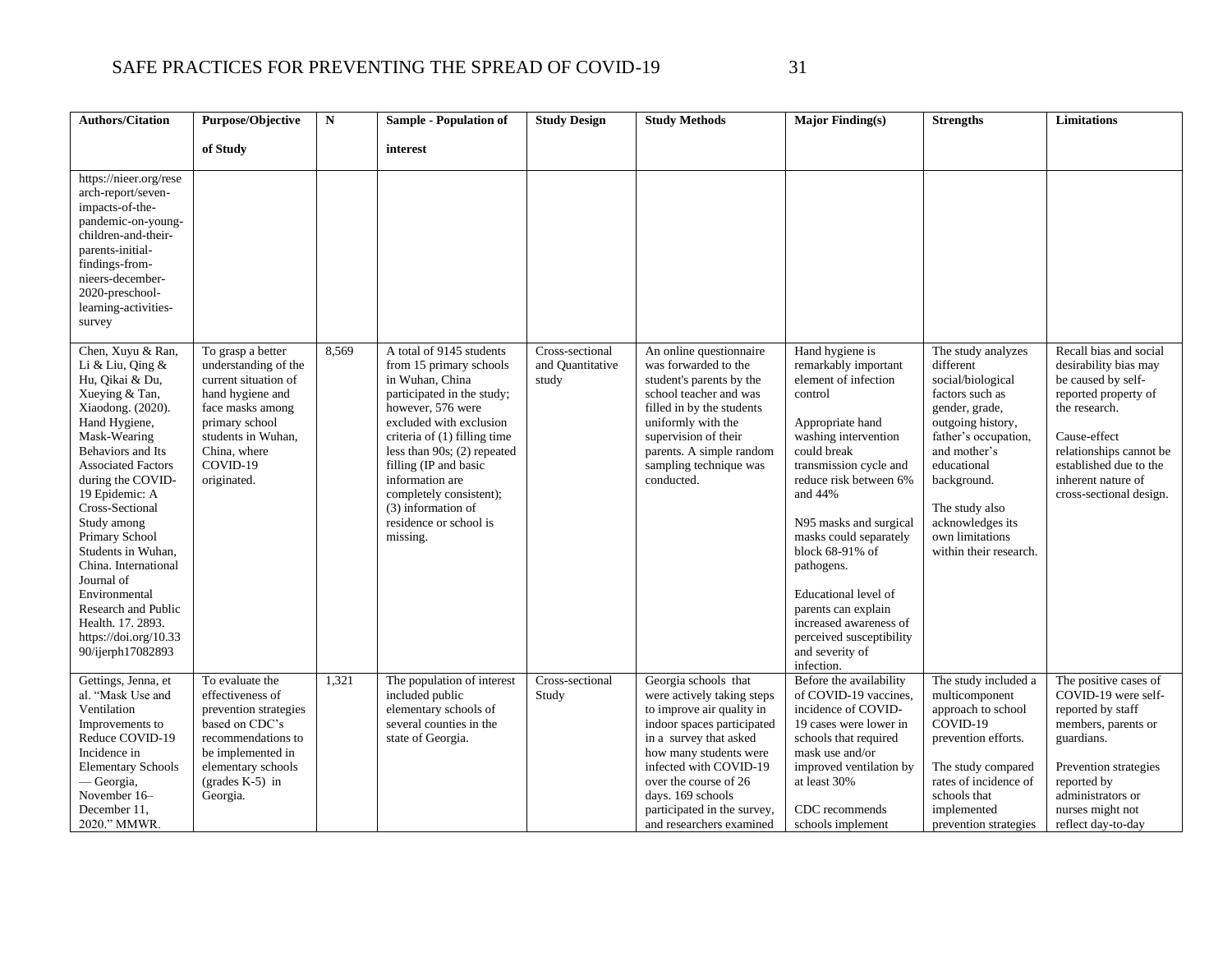| <b>Authors/Citation</b>                                                                                                                                                                                                                                                                                  | Purpose/Objective                                                                                                                                                                                                                                                                                                                                                                                                                                                                                                             | $\mathbf N$ | <b>Sample - Population of</b>                                                                                                                                                                             | <b>Study Design</b>                                                               | <b>Study Methods</b>                                                                                                                                                                                                                                                                                | <b>Major Finding(s)</b>                                                                                                                                                                                                                                                                                         | <b>Strengths</b>                                                                                                                                                                                                                                                                                  | Limitations                                                                                                                                                                                                                                                                                                                                                                                        |
|----------------------------------------------------------------------------------------------------------------------------------------------------------------------------------------------------------------------------------------------------------------------------------------------------------|-------------------------------------------------------------------------------------------------------------------------------------------------------------------------------------------------------------------------------------------------------------------------------------------------------------------------------------------------------------------------------------------------------------------------------------------------------------------------------------------------------------------------------|-------------|-----------------------------------------------------------------------------------------------------------------------------------------------------------------------------------------------------------|-----------------------------------------------------------------------------------|-----------------------------------------------------------------------------------------------------------------------------------------------------------------------------------------------------------------------------------------------------------------------------------------------------|-----------------------------------------------------------------------------------------------------------------------------------------------------------------------------------------------------------------------------------------------------------------------------------------------------------------|---------------------------------------------------------------------------------------------------------------------------------------------------------------------------------------------------------------------------------------------------------------------------------------------------|----------------------------------------------------------------------------------------------------------------------------------------------------------------------------------------------------------------------------------------------------------------------------------------------------------------------------------------------------------------------------------------------------|
|                                                                                                                                                                                                                                                                                                          | of Study                                                                                                                                                                                                                                                                                                                                                                                                                                                                                                                      |             | interest                                                                                                                                                                                                  |                                                                                   |                                                                                                                                                                                                                                                                                                     |                                                                                                                                                                                                                                                                                                                 |                                                                                                                                                                                                                                                                                                   |                                                                                                                                                                                                                                                                                                                                                                                                    |
| Morbidity and<br>Mortality Weekly<br>Report, vol. 70, no.<br>21, 2021, pp. 779-<br>784.,<br>https://doi.org/10.15<br>585/mmwr.mm7021<br>e1.                                                                                                                                                              |                                                                                                                                                                                                                                                                                                                                                                                                                                                                                                                               |             |                                                                                                                                                                                                           |                                                                                   | the prevention strategies<br>used in each school,<br>including mask<br>requirements, social<br>distancing, ventilation<br>and filtration<br>improvements, opening<br>doors and windows, and<br>purification.                                                                                        | multiple prevention<br>strategies to reduce the<br>incidence of SARS-<br>CoV-2 transmission.                                                                                                                                                                                                                    | and those that didn't<br>for comparison.<br>Since the completion<br>of this study, the<br>author of this<br>research article<br>stated COVID<br>vaccines have<br>become widely<br>available, which<br>could possibly lessen<br>the incidence rate.<br>Research was<br>accessible from the<br>CDC. | activities to represent<br>all classrooms<br>There was limited<br>ability to detect lower<br>incidence rates for<br>other less frequently<br>used strategies.                                                                                                                                                                                                                                      |
| Head, J. R., et. al.<br>(2021). School<br>closures reduced<br>social mixing of<br>children during<br>COVID-19 with<br>implications for<br>transmission risk<br>and school<br>reopening policies.<br>Journal of The<br>Royal Society<br>Interface, 18(177).<br>https://doi.org/10.10<br>98/rsif.2020.0970 | To estimate: social<br>contact patterns<br>among school-aged<br>children during Bay<br>Area COVID-19<br>related school<br>closures, the<br>cumulative<br>incidence of<br>COVID-19<br>throughout the 2020<br>spring semester<br>under counterfactual<br>scenarios had<br>schools or<br>workplaces<br>remained open, or<br>social distancing<br>policies not been<br>enacted; and<br>estimate the effect of<br>various school<br>reopening strategies<br>in Bay Area schools<br>by grade level and<br>across a new<br>semester. | 1,000       | The study's population of<br>interest were school-aged<br>children in nine Bay Area<br>counties. Eligible<br>households contained at<br>least one school-aged<br>child (pre-kindergarten to<br>grade 12). | A social contact<br>survey of school-<br>aged children<br>within the Bay<br>Area. | A survey was conducted<br>to determine contact rates<br>of children and their adult<br>family members during<br>spring school closures.<br>Contact rates were used<br>within an individual-<br>based transmission model<br>to examine the impact of<br>school closures and<br>reopening strategies. | Based on the results of<br>the study, researchers<br>found that if the<br>prioritized essential<br>elements of masks and<br>social distancing are<br>not met, outbreaks are<br>more likely to occur.<br>Implementing more<br>than one precaution in<br>schools can reduce the<br>likelihood of<br>transmission. | The study includes<br>the use of a<br>transmission model<br>to evaluate how<br>effective different<br>strategies of<br>reopening schools<br>would be.<br>The study also<br>highlights the<br>importance of<br>teachers and staff<br>who are also<br>affected by specific<br>precautions.          | The study indicates<br>that there may be<br>selection bias in the<br>survey with<br>discrepancies observed<br>in the number of<br>contacts by work<br>location and ethnicity.<br>The sample of the<br>study does not capture<br>contact patterns among<br>and between adults<br>who do not have<br>children, particularly<br>missing those of young<br>adults (18-29) or older<br>adults $(65+)$ . |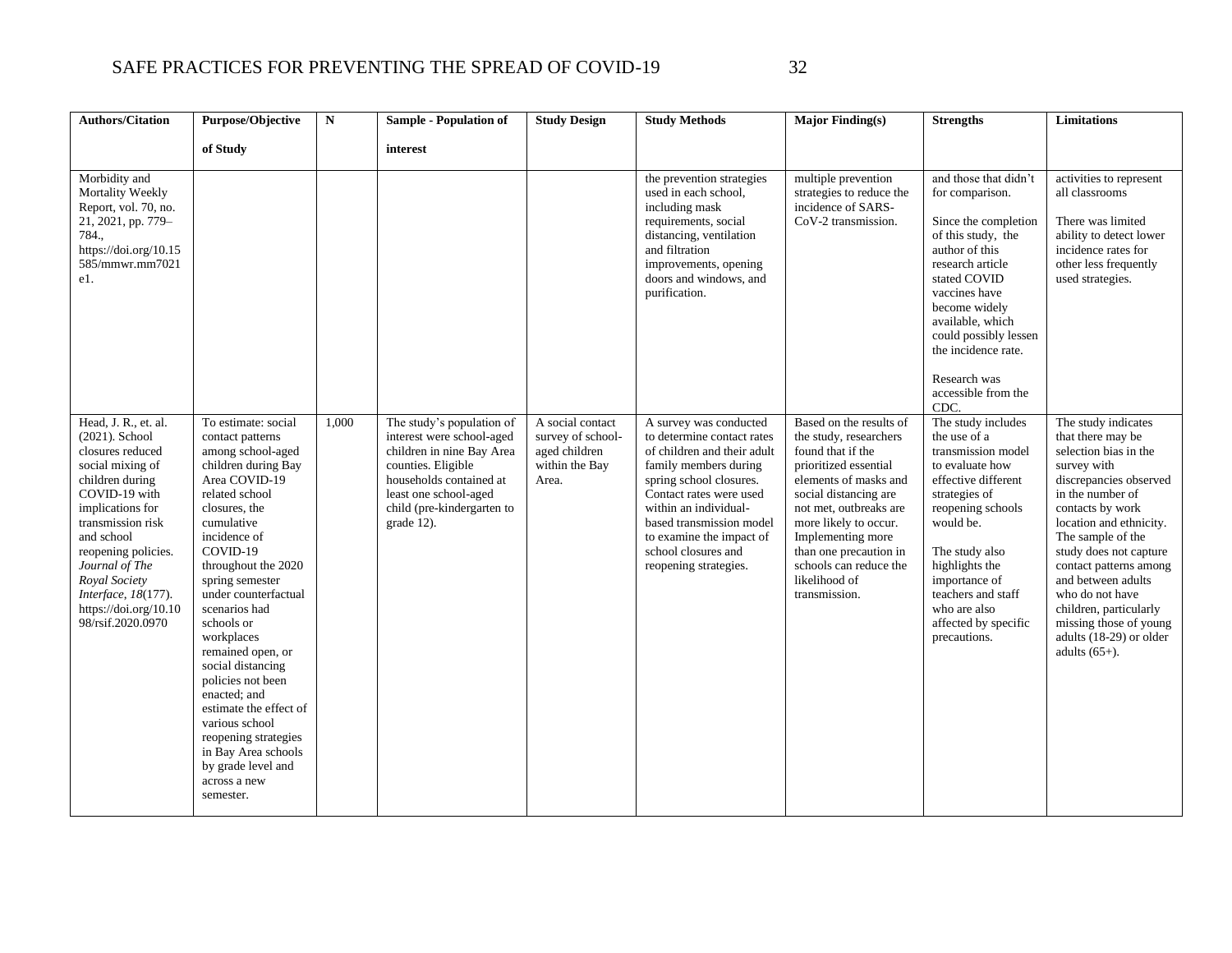| <b>Authors/Citation</b>                                                                                                                                                                                                                                                                                                                   | Purpose/Objective                                                                                                                                                                                                                                                                                                | N     | <b>Sample - Population of</b>                                                               | <b>Study Design</b>                  | <b>Study Methods</b>                                                                                                                                                                                                                                                                                                                                                                                                                     | Major Finding $(s)$                                                                                                                                                                                                                                                                                                                                                                 | <b>Strengths</b>                                                                                                                                                                                                                                                                                                                                        | <b>Limitations</b>                                                                                                                                                                                                                                                                                                                                                                                        |
|-------------------------------------------------------------------------------------------------------------------------------------------------------------------------------------------------------------------------------------------------------------------------------------------------------------------------------------------|------------------------------------------------------------------------------------------------------------------------------------------------------------------------------------------------------------------------------------------------------------------------------------------------------------------|-------|---------------------------------------------------------------------------------------------|--------------------------------------|------------------------------------------------------------------------------------------------------------------------------------------------------------------------------------------------------------------------------------------------------------------------------------------------------------------------------------------------------------------------------------------------------------------------------------------|-------------------------------------------------------------------------------------------------------------------------------------------------------------------------------------------------------------------------------------------------------------------------------------------------------------------------------------------------------------------------------------|---------------------------------------------------------------------------------------------------------------------------------------------------------------------------------------------------------------------------------------------------------------------------------------------------------------------------------------------------------|-----------------------------------------------------------------------------------------------------------------------------------------------------------------------------------------------------------------------------------------------------------------------------------------------------------------------------------------------------------------------------------------------------------|
|                                                                                                                                                                                                                                                                                                                                           | of Study                                                                                                                                                                                                                                                                                                         |       | interest                                                                                    |                                      |                                                                                                                                                                                                                                                                                                                                                                                                                                          |                                                                                                                                                                                                                                                                                                                                                                                     |                                                                                                                                                                                                                                                                                                                                                         |                                                                                                                                                                                                                                                                                                                                                                                                           |
| Ng, Oon Tek, et al.<br>"Impact of SARS-<br>COV-2 Vaccination<br>and Paediatric Age<br>on Delta Variant<br>Household<br>Transmission."<br><b>Clinical Infectious</b><br>Diseases, 2022,<br>https://doi.org/10.10<br>93/cid/ciac219.                                                                                                        | To assess the impact<br>that age and<br>vaccination has on<br>the rate of<br>transmission, with<br>emphasis on the<br>pediatric population.                                                                                                                                                                      | 8,470 | The population of interest<br>included household close-<br>contacts with children.          | Retrospective<br><b>Cohort Study</b> | Data was collected<br>through contact-tracing<br>performed by the<br>Ministry of Health<br>(MOH) for every<br>diagnosed COVID-19<br>case.                                                                                                                                                                                                                                                                                                | Vaccination had a<br>notable impact on the<br>rate of transmission<br>that also differed<br>between vaccine types.<br>Children, especially<br>those under 11 had a<br>higher rate of<br>transmission than<br>adults.                                                                                                                                                                | The study contains a<br>"data sharing<br>statement" that<br>ensures safety of<br>personal<br>information.<br>The work of the<br>study was supported<br>by funds by the<br>Singapore Ministry<br>of Health's National<br><b>Medical Research</b><br>Council with<br>additional support<br>from Germany's<br>Federal Ministry of<br>Health and WHO.       | The delta variant was<br>the predominant strain<br>during the time of this<br>study. Presently, the<br>Omicron variant has<br>since replaced Delta.<br>The sponsor(s) of this<br>study did not have a<br>role in the design of<br>the study as well as the<br>data collection and<br>analysis.                                                                                                            |
| Perry, Julie, et al.<br>"Utilizing<br>Academic-<br>Community<br>Partnerships with<br>Nursing Students to<br>Improve Hand<br>Hygiene in<br><b>Elementary Students</b><br>to Reduce<br>Transmission of<br>COVID-19." NASN<br>School Nurse, vol.<br>36, no. 6, 2021, pp.<br>$333 - 338.$<br>https://doi.org/10.11<br>77/1942602X20986<br>958 | To describe a<br>collaborative partner<br>initiative that<br>increases health<br>promotion education<br>in schools to<br>increase knowledge<br>on how to reduce the<br>spread of COVID-19<br>and provide nursing<br>students an<br>opportunity to<br>educate students on<br>how to properly<br>wash their hands. | 232   | Population of interest<br>includes school staff,<br>teachers, 2nd to 4th grade<br>students. | Qualitative study                    | A team of 10 nursing<br>students conducted a<br>community health need-<br>based assessment by<br>interviewing school staff,<br>teachers and<br>administrators. From this<br>point, in collaboration<br>with nursing students, 4<br>teachers and supervision<br>from nurse faculty, an<br>HHE curriculum based on<br>CDC handwashing<br>guidelines was created to<br>be implemented in the<br>classroom.<br>Partnership-based<br>approach | A total of 232 students<br>were educated using<br>the HHE curriculum.<br>COVID-19<br>demonstrated the need<br>for an improved public<br>health education system<br>and urged for<br>utilization of the role of<br>school nurses as health<br>resources of<br>communities.<br>Nursing schools are<br>valuable partners for<br>school nurses to<br>support health<br>education (HHE). | This study contained<br>a large sample size.<br>To ensure<br>competency to<br>conduct learning<br>activities, the<br>teaching tool was<br>taught in two phases<br>providing<br>opportunity for<br>hands-on training:<br>nursing faculty<br>taught initial lessons<br>and nursing students<br>with joint<br>participation of staff<br>in the next phase. | The program<br>developed by nursing<br>staff and students was<br>developed prior to the<br>pandemic<br>The curriculum was<br>designed based on<br>needs of a specific<br>community and would<br>require further<br>experimentation if<br>used universally.<br>During the time of this<br>study, evaluating HHE<br>may have been<br>difficult because<br>schools were in a<br>virtual classroom<br>format. |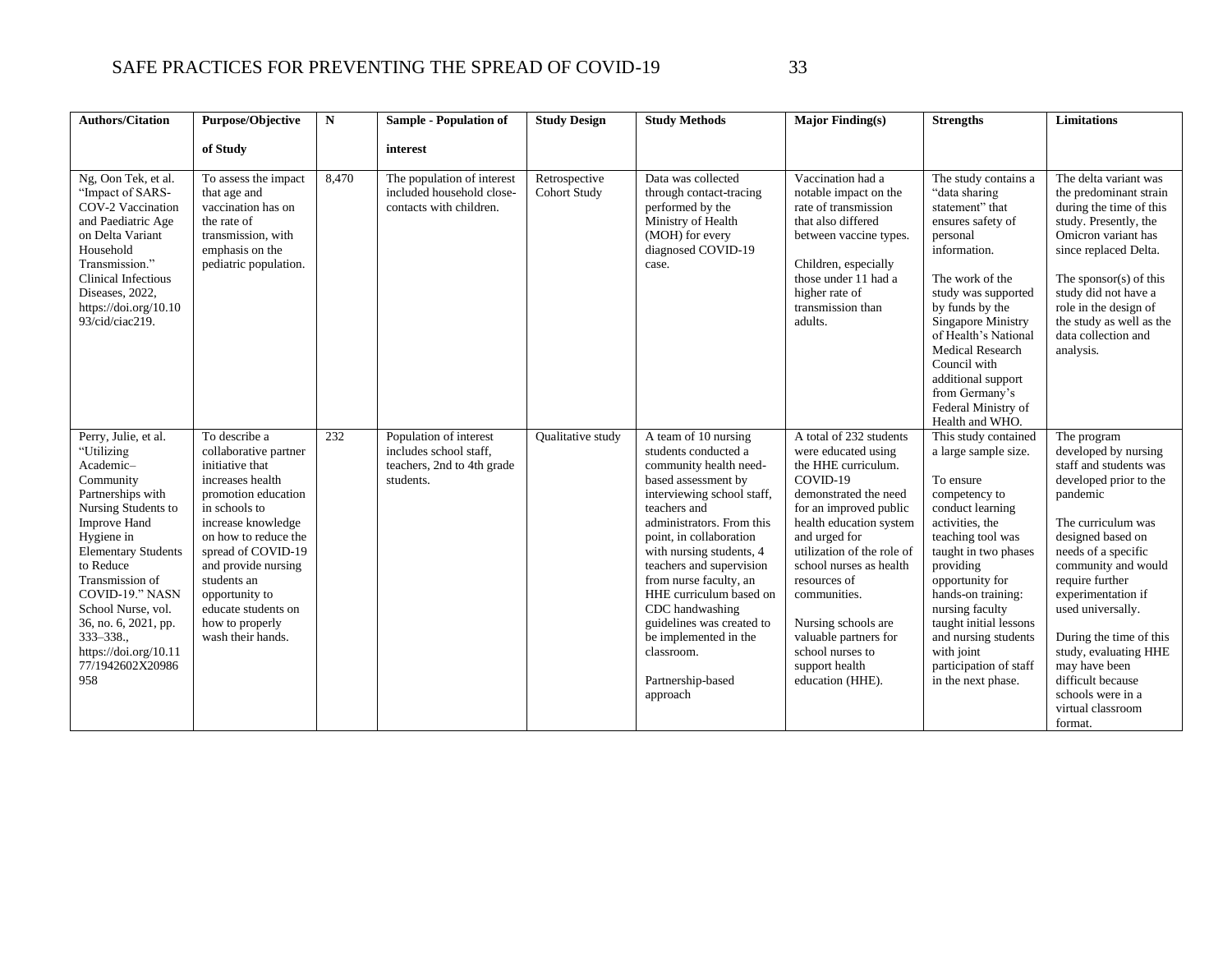## **Appendix B**

Hand-Hygiene Pre/Post Test



# What I do with my hands before:

<span id="page-34-0"></span>

| How long do you wash<br>1.<br>your hands?       |            | Seconds        |
|-------------------------------------------------|------------|----------------|
| 2. I wash my hands after<br>playing with pets.  | <b>YES</b> | N <sub>O</sub> |
| 3. I wash my hands after<br>using the restroom. | <b>YES</b> | N <sub>O</sub> |
| 4. I wash my hands before<br>I eat.             | <b>YES</b> | N <sub>O</sub> |
| 5. I sneeze and cough into<br>my hands.         | <b>YES</b> | N <sub>O</sub> |

# What I know about hand hygiene now:

|    | 1. You should wash your<br>hands for at least 15-20<br>seconds | <b>YES</b> | N <sub>O</sub> |
|----|----------------------------------------------------------------|------------|----------------|
|    | 2. You should wash your<br>hands after playing with<br>pets.   | <b>YES</b> | N <sub>O</sub> |
|    | 3. You should wash your<br>hands after using the<br>restroom.  | <b>YES</b> | N <sub>O</sub> |
|    | 4. You should wash your<br>hands before you eat.               | <b>YES</b> | N <sub>O</sub> |
| 5. | I sneeze and cough into<br>my hands.                           | <b>YES</b> | N <sub>O</sub> |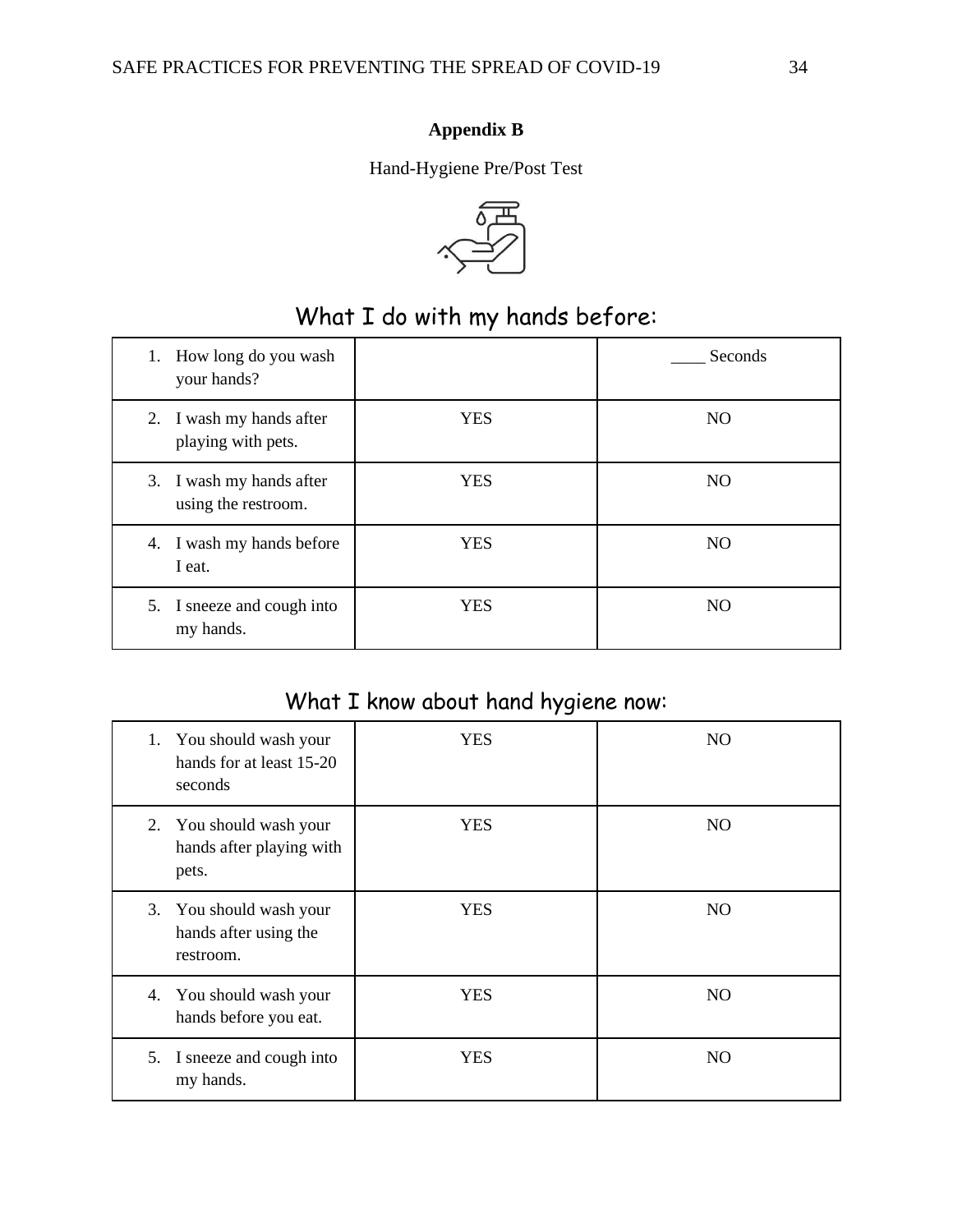Mask-Wearing & Social Distancing Pre/Post Test



True or False?

- 1) When you wear a mask you have to cover your nose and mouth.
	- True
	- False
- 2) Do not let your mask hang around your neck, on one ear or pull down to your chin to talk.
	- True
	- False
- 3) I wash my hands or use sanitizer when I am ready to take off my mask and fold it in half like a taco.
	- True
	- False
- 4) I should change my mask when: it gets moist, dirty or damaged.
	- True
	- False
- 5) I wear my mask indoors when I am closer than 6 feet to someone.
	- True
	- False
- 6) If my friend is more than 6 feet away from me, I do not need to wear my mask outdoors.
	- True
	- False
- 7) I wear my mask to protect myself and others from COVID-19.
	- True
	- False
- 8) It is okay to go to school while I am sick.
	- True
	- False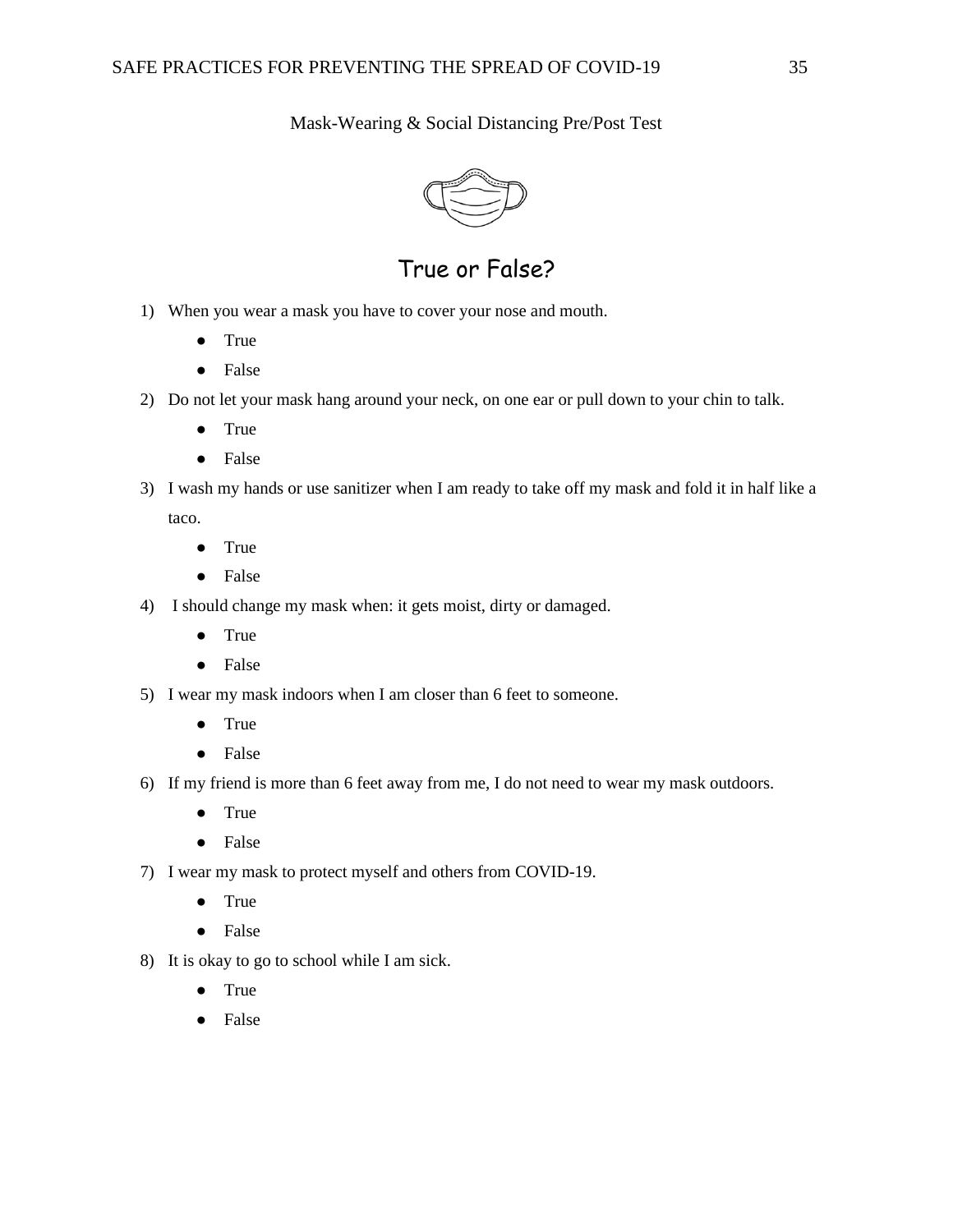## **Appendix C**

Content Outline and Class Activities: Safe Practices for Preventing the Spread of COVID-19 **Objective:**

- 1) Students will understand the importance of safe practices for preventing the spread of COVID-19
- 2) Students will be able to: recite when to perform safe practices such as when to wash their hands or when to wear their mask.
- 3) Students will be able to understand how COVID-19 spreads.

## **Hand Hygiene:**

- 1) Perform pretest
- 2) Present information about COVID-19 and effective measures to prevent them.
	- a) COVID-19 mode of transmission is respiratory droplet and/or aerosol particles suspended in the air.
	- b) Exposure to the virus can occur through: breathing in air contaminated by fine droplets and particles carrying the virus from an infected person, droplets or particles containing the virus falling onto exposed mucus membranes; which include our eyes, nose or mouth, through sprays from a sneeze or cough, and touching our mucous membranes with soiled hands or after touching contaminated surfaces.
	- c) Transmission risk is significantly increased when an individual is within three to six feet of a source of infection
- 3) Perform demonstration with glitterbug hand lotion and UV flashlight
	- a) Allow students to try glitterbug lotion that allows them to see if any germs are on their hands under UV light
	- b) Teach how to wash your hands for at least 20 seconds
	- c) Each student performs hand hygiene with guidance from the nursing researcher or nursing student and evaluates their hand hygiene using the glitterbug lotion and UV light once more.
- 4) Perform a post test.

## **Mask-wearing & Social Distancing:**

1) Perform pretest